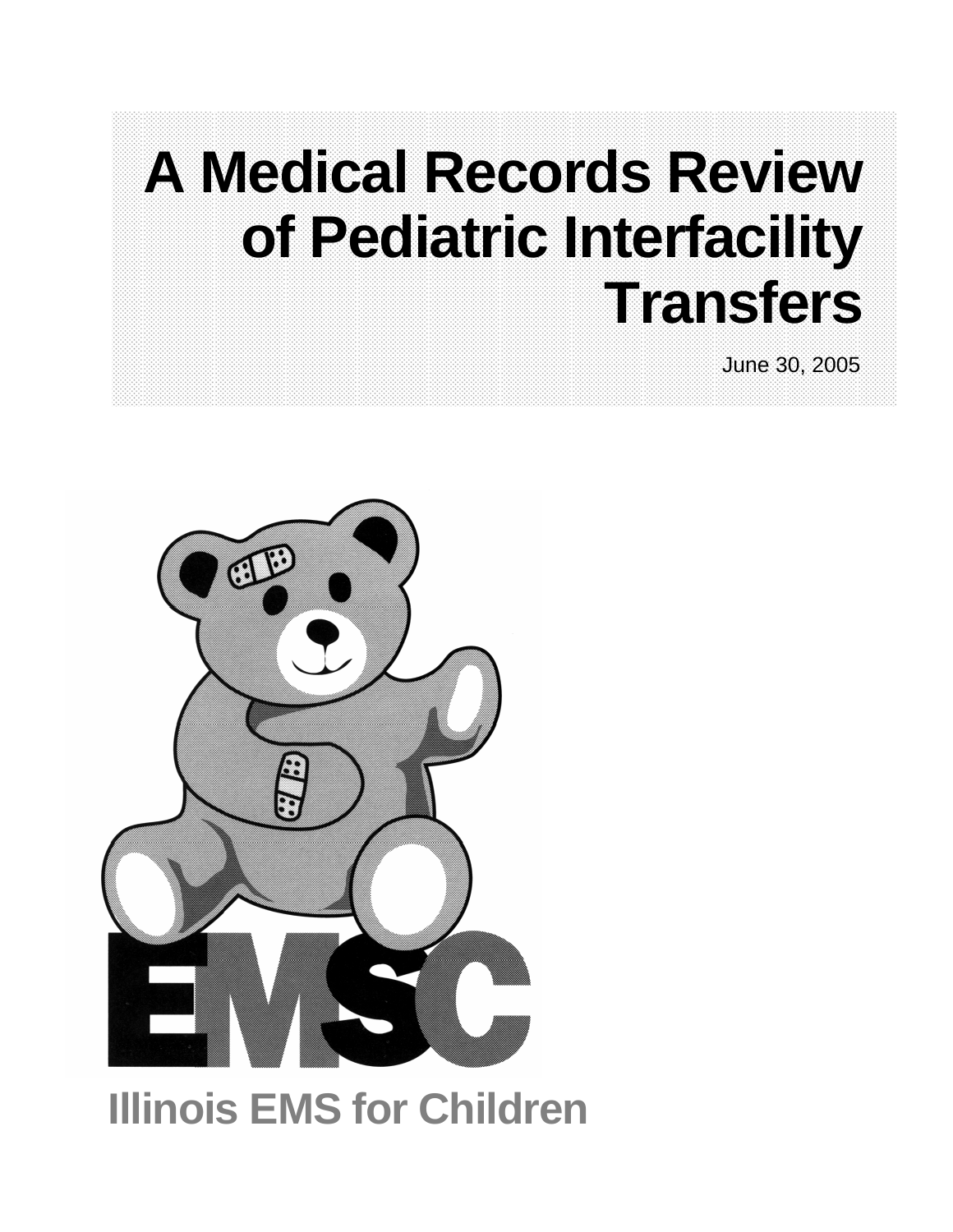# **Acknowledgements**

This report was developed by the Illinois Emergency Medical Services for Children (EMSC) Interfacility Transfer Project Team:

- Colleen Andreoni, APRN, BC-NP, EMSC Clinical Review Consultant, Loyola University Medical Center
- Mark Cichon, D.O., Director, Division, Emergency Medical Services, Department of Surgery, and Principal Investigator, Illinois EMSC Program, Loyola University Medical Center
- Kathy Janies, BA, EMSC Quality Improvement Specialist, Loyola University Medical Center
- Dan Leonard, MS, EMSC Data Manager, Loyola University Medical Center
- Evelyn Lyons, RN, MPH, EMSC Manager, Division of EMS & Highway Safety, Illinois Department of Public Health
- Beatrice Probst, MD, Assistant Director, Division of Emergency Medical Services, Department of Surgery, Loyola University Medical Center

Special thanks are due to the following individuals who served as an ad hoc expert panel as this report was developed:

- Susan Fuchs, MD, Associate Director, Pediatric Emergency Medicine, Children's Memorial Hospital, Chicago, IL
- John Peter, MD, Medical Director, Pediatric Transport Team, Cardinal Glennon Children's Hospital, St. Louis, MO
- Paul Severin, MD, Director, Pediatric Transport, Rush University Medical Center and John H. Stroger, Jr. Hospital of Cook County, Chicago, IL

The following facilities participated in this project and provided access to the medical records that underwent review for this report:

- Cardinal Glennon Children's Hospital, St. Louis, MO
- Carle Foundation Hospital. Urbana, IL
- Children's Memorial Hospital, Chicago, IL
- John H. Stroger Hospital of Cook County, Chicago, IL
- OSF St. Francis Medical Center, Chicago, IL
- Rush Presbyterian St. Lukes Medical Center, Chicago, IL
- St. Louis Children's Medical Center, St. Louis, MO
- University of Chicago Children's Hospital, Chicago, IL

Statistical data analysis expertise was provided by Holly Kramer, MD, MPH, Assistant Professor, Division of Epidemiology and Preventive Medicine, Loyola University Medical Center

> For further information regarding the contents of this report, please contact Evelyn Lyons, Illinois EMSC Manager (Evelyn.Lyons@illinois.gov)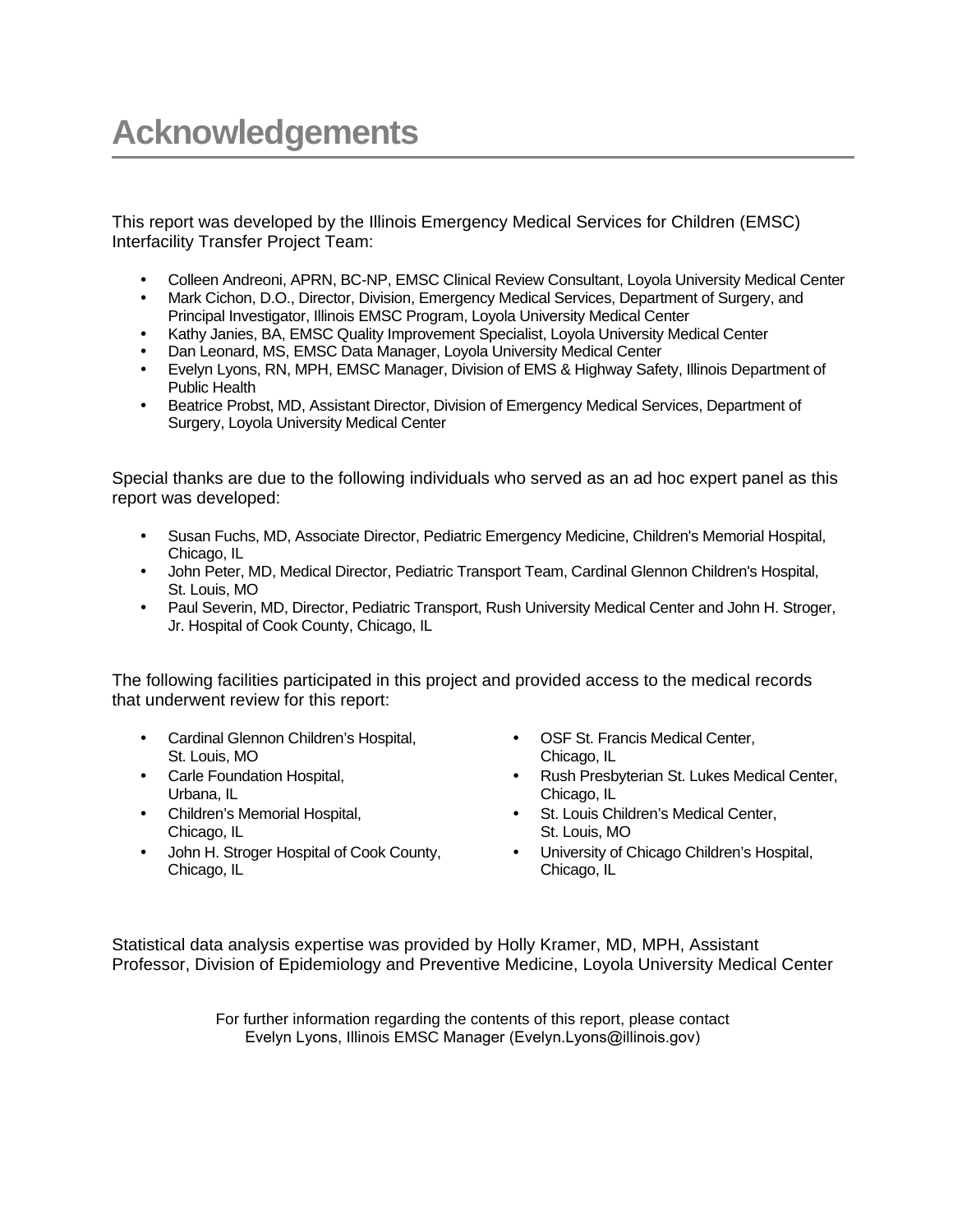# **Table of Contents**

| <b>Transfer Study Population Compared to Statewide</b> |  |
|--------------------------------------------------------|--|
|                                                        |  |
|                                                        |  |
|                                                        |  |
|                                                        |  |
|                                                        |  |
|                                                        |  |
|                                                        |  |
|                                                        |  |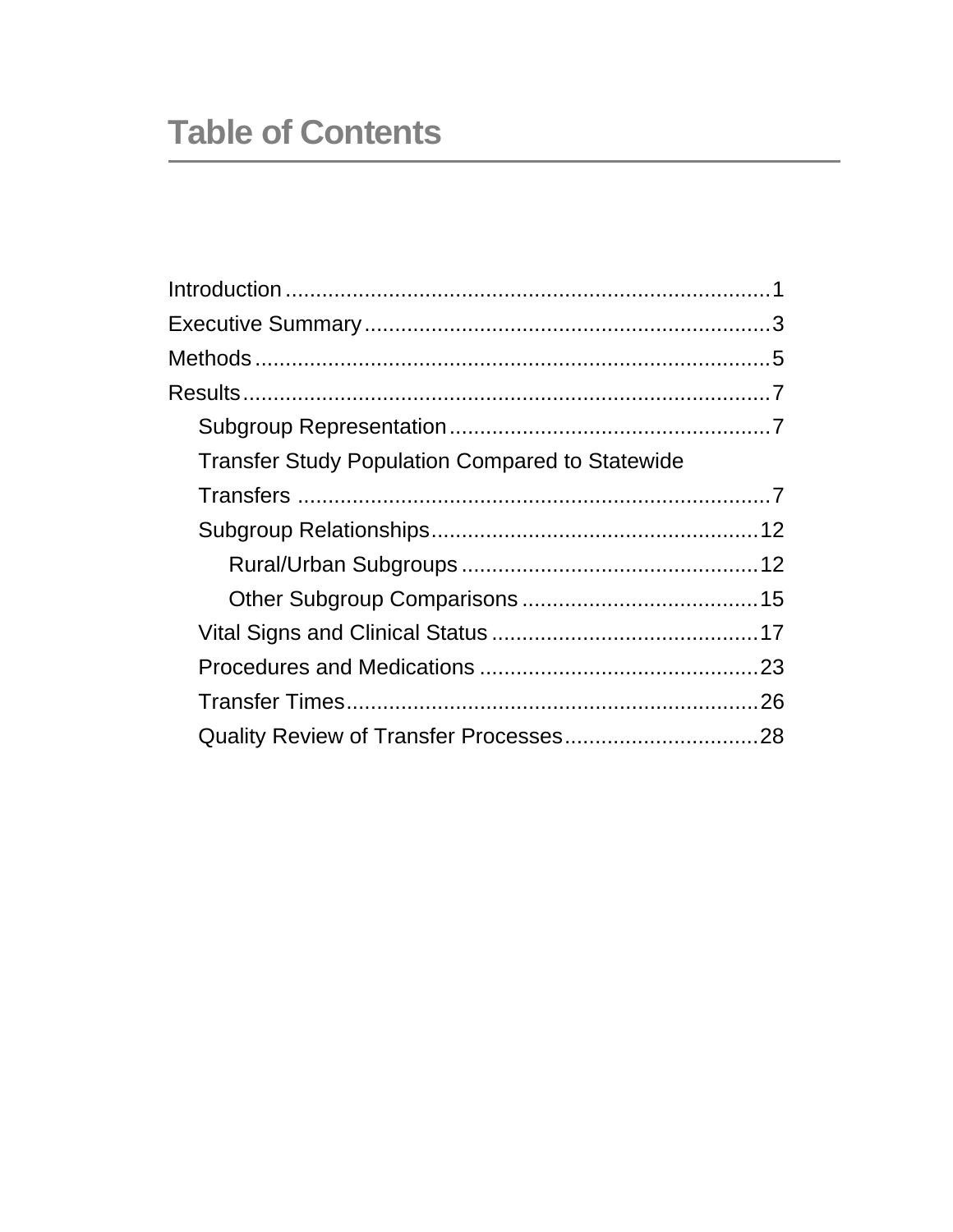### Illinois EMS for Children A Medical Records Review of Pediatric Interfacility Transfers

# **Introduction**

Since 1998, the Illinois Department of Public Health and Illinois Emergency Medical Services for Children (EMSC) have conducted a Pediatric Facility Recognition program to better meet the unique needs of children in emergency situations. Over 100 hospitals within Illinois (including two hospitals in Iowa) have received recognition through this program for enhancing their emergency departments and pediatric services in order to have the essential resources and capabilities in place to meet the emergency and critical care needs of seriously ill and injured children.

Hospitals seeking one of these voluntary designations receive a site visit by the EMSC program staff to verify that the emergency department and pediatric department are capable of meeting the following key pediatric care standards based on the level being applied for:

- Professionals specially trained in pediatric emergency and critical care;
- Adequate staffing and provisions for pediatric consultation and backup;
- Availability of essential pediatric equipment, supplies and medication;
- Protocols for the treatment of critically ill and injured children, and protocols to assist in the transfer process;
- Conduction of pediatric quality improvement activities.

One of the Illinois EMSC facility recognition quality improvement requirements is the conduction of interfacility transfer reviews. In addition, all hospitals participating in the facility recognition process are required to have in place policies/procedures concerning transfer of critically ill and injured patients to pediatric tertiary care centers. In light of these facility recognition requirements, a review of pediatric interfacility transfers within our state was proposed. Such a review would assist in developing a profile of transferred patients, assess the transfer process, identify transfer recommendations as related to timeliness, appropriate "packaging" of the child, compliance with standards and transport methods and direct educational programs. In particular, since a large volume of critically ill and injured children (approximately 600 children annually) in the southern and southwestern sectors of our state access care at one of the two pediatric tertiary care centers located in St. Louis, Missouri it was felt to be of benefit to look at these transfers and identify any bi-state issues.

Illinois is divided into eleven EMS regions. Three regions within our state were initially selected to participate in this interfacility transfer record review project to provide both an urban and rural transfer perspective. Region 11 is the city of Chicago, Region 5 comprises the southern most section of our state and Region 4 is located in the southwestern sector of Illinois, bordering on Missouri. Six major tertiary care centers that receive transfer from these regions agreed to participate in this project. Subsequently, two more tertiary care centers were recruited to the study to expand the capture of records for rural residents in Illinois. These facilities were based in Region 2, which is located in central Illinois and Region 6, located midstate along the eastern portion of the state and bordering on Indiana.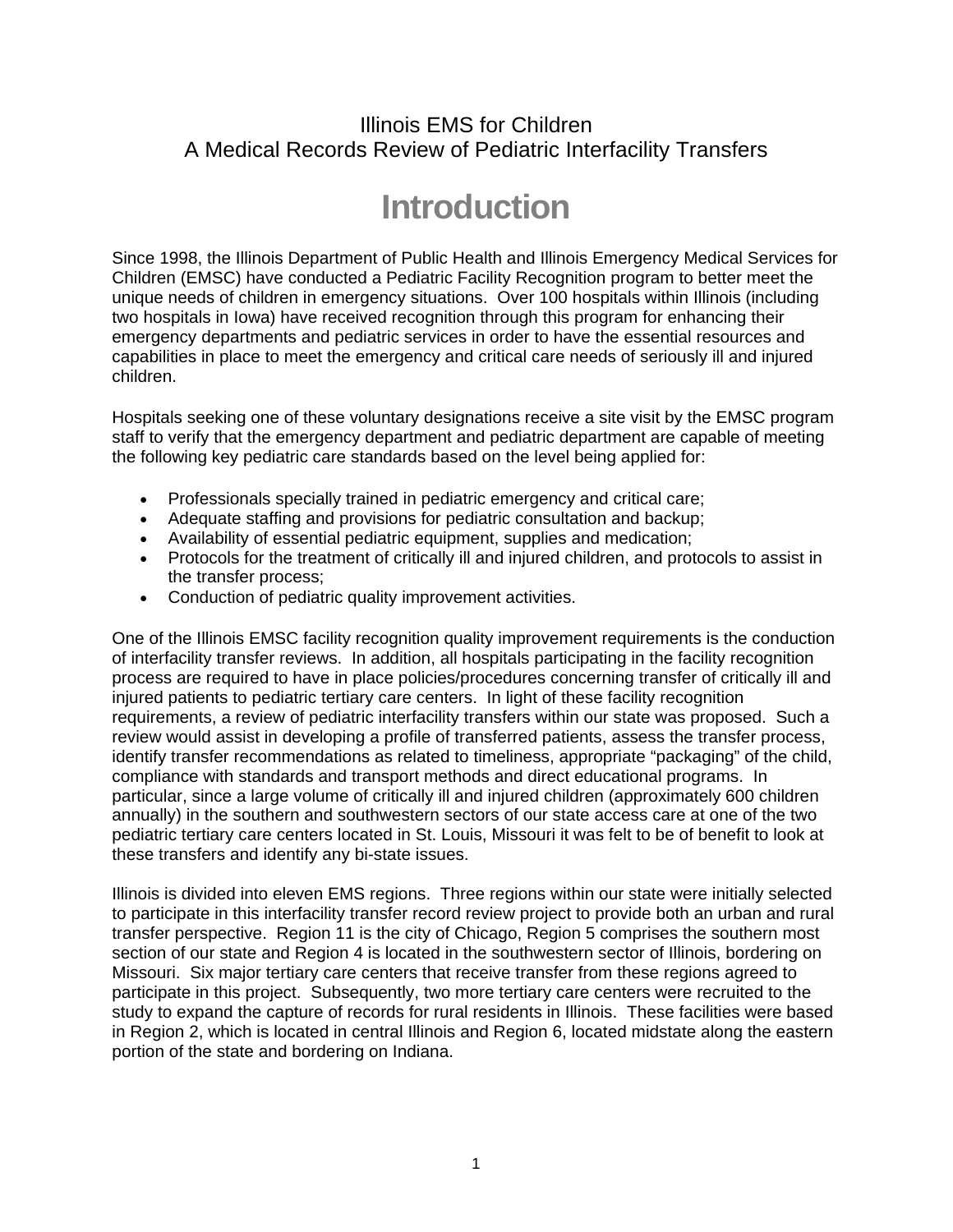In addition to the medical record review component, other activities associated with this project included the convening of a project advisory committee (comprised of Illinois EMSC project staff, National EMSC Resource Center (NRC) staff, representatives from urban and rural CQI committees, and representatives from the participating pediatric tertiary care centers), as well as conduction of a comprehensive literature search. Transfer guidelines and template transfer monitor tools from national organizations, other states and institutions were collected for review. The following were defined: specific questions related to the transfer process; the specific pediatric population for review and data elements for inclusion in the study.

Since the focus of this review was to identify educational opportunities that could improve and facilitate the pediatric interfacility transfer process, the following areas were assessed:

- Pre-transport Timeliness of decision to transport Preparation of children for transfer Documentation of clinical parameters prior to transport Stabilization of patients prior to transfer
- Transport

 Utilization of appropriate transport modes and methods Adherence to transport protocols

An Executive Summary of our findings follows in this report along with a Results section that contains more detailed analyses and graphs.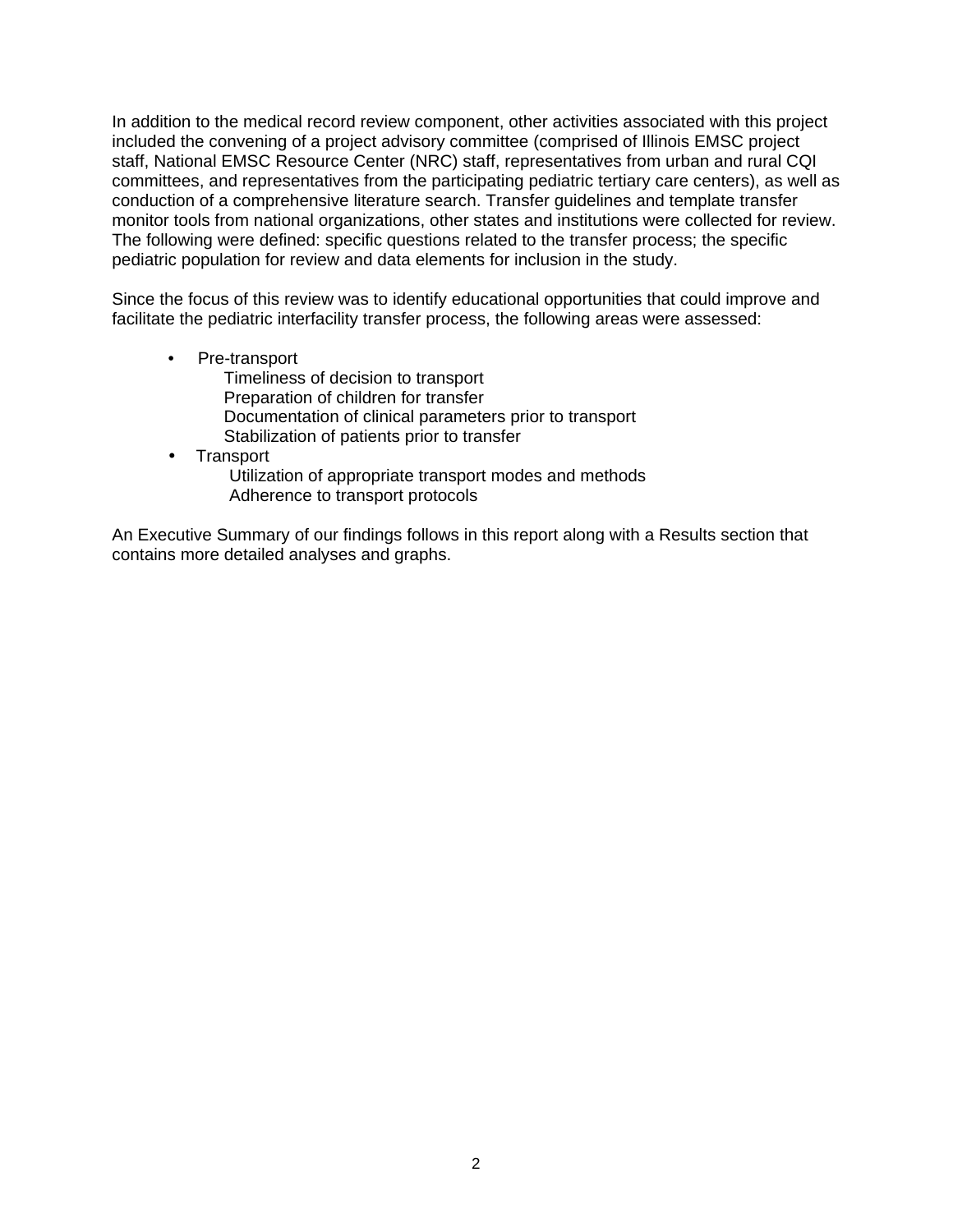# **Executive Summary**

The medical record review of pediatric interfacility transfers provided detailed information on a wide variety of topics. Highlights from the analysis include the following:

#### **Study population vs. statewide transfers:**

Confirming the sampling design from the initial study proposal, the study population of 198 cases was found to be similar to statewide transfers in the following characteristics:

- Gender
- $\cdot$  Age
- Payer type
- Inpatient length of stay
- Mortality rate

The study population differed only in the two areas that were deliberately over-sampled:

- A greater proportion of rural patients  $(30.9\%$  in the study population vs13.9% statewide)
- A greater proportion of injury patients (31.8% in the study population vs 8.9% statewide)

#### **Transfer subgroups comparisons:**

Subgroup differences were found and consisted of:

- A higher proportion of air transports for rural residents (46.6%) relative to urban residents (19.8%)
- A higher proportion of RN-led teams compared to MD-led teams for rural residents (67.7% RN) relative to urban residents (22.5% RN). Note: This finding was related to transport team composition used by receiving facilities
- A higher proportion of specialty teams for air transports (100.0%) relative to ground transports (55.5%)
- A higher proportion of specialty teams for patients with a medical diagnosis (78.6%) relative to patients with an injury diagnosis (49.1%)

#### **Clinical status of patients on transfer:**

Differences in improvement or deterioration in vital signs or neurological status were not associated with rural/urban location, injury/medical diagnosis, air/ground transport, or any other study parameters.

Neurological status of patients (based on GCS or AVPU) obtained at the receiving facility was recorded as follows:

- For the 88 records noting GCS, 67.0% recorded a value of 15
- For 76 additional records noting AVPU, 84.2% recorded a value of "A"

Airway condition of patients included the following:

- For breath sounds recorded at the receiving facility, 65.7% were clear, 16.6% wheezing, 11.6% coarse, 2.8% diminished, and 2.8% rales/crackles
- Only 1 patient had an obstructed airway
- 24 of 198 records were found to have required airway assistance during transfer with a higher proportion of these cases seen during air transport (15 of 60, 25.0%) than ground transport (9 of 138, 6.5%)
- Of the 24 assisted airway records, 7 (29.2%) underwent clinical review and were found to have issues related to hemodynamic abnormality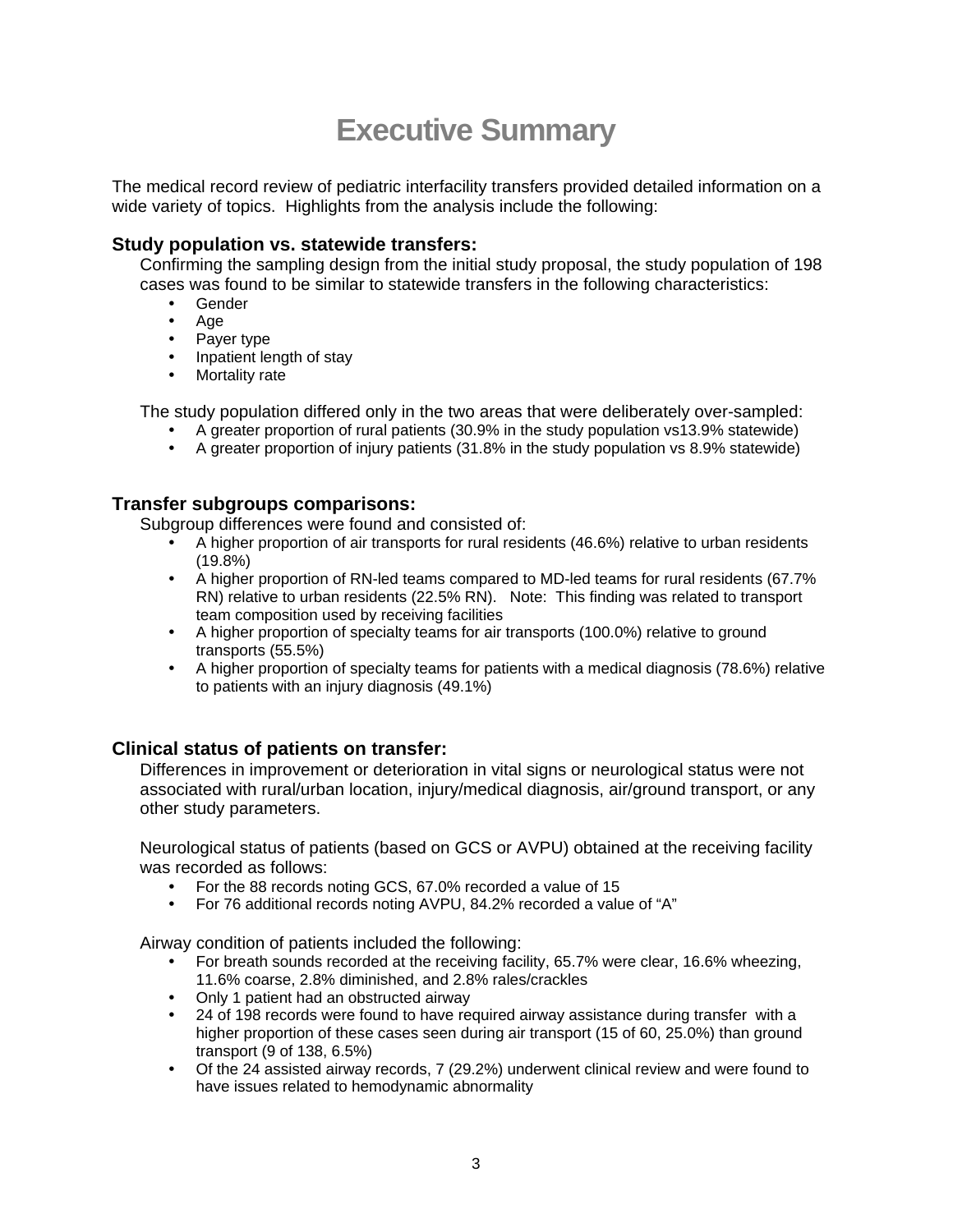Discharge disposition of patients from the receiving facility consisted of the following:

- 93.4% discharged home
- 3.5% discharged to rehabilitation or other facilities
- $\bullet$  3.0% expired

Clinical review did not associate transfer experiences with any adverse discharge outcome.

#### **Procedures and medications during transfer:**

Procedures recorded during transfer included the following:

- $\bullet$  IV (89.3%)
- Cardio-respiratory monitors (51.2%)\*
- NG tube  $(13.7%)^*$
- Urinary catheter (11.3%)\*

\*NOTE: Air transports documented a higher proportion of these procedures in their patients relative to ground transports.

Only a small percentage of patients received medications during transfer, including:

- $\cdot$  Sedation (10%)
- Analgesic (8%)
- Beta agonist (8%)

#### **Transfer times:**

In 130 records with available information, the time between referring hospital ED admission and arrival at the receiving facility showed the following:

- The median time for all records was 3 hours and 40 minutes
- The median time for medical cases (91 records) was 4 hours and 30 minutes
- The median time for injury cases (39 records) was 3 hours and 2 minutes.

In 25 records with available information, the time between referring hospital ED admission and the time that a decision was made to transfer at the referring facility showed the following:

- The median time for all records was 2 hours and 24 minutes
- The median time for medical cases (16 records) was 2 hours and 40 minutes
- The median time for injury cases (9 records) was 2 hours and 24 minutes.

On clinical review, time periods of more than two hours at the referring facility prior to transfer were associated with the following:

- When controlling for all other variables, injury cases were 2.4 times more likely to leave within 2 hours than medical cases
- y Non-Specialty Team cases were 2.4 times more likely to leave within 2 hours than those with Specialty Teams
- Air transport cases were 5.2 times more likely to leave within 2 hours than ground transport

#### **Quality of the transfer process:**

A clinical review of each transfer record was also conducted, with the following findings:

- Patient was hemodynamically stable at the time of transfer (84.8%)
- Transport team was appropriately prepared (89.9%)
- Patient was hemodynamically stable on arrival at receiving facility (88.4%)

No differences were found in these three categories by rural/urban location, injury/medical diagnosis, air/ground transport, or any other study parameter.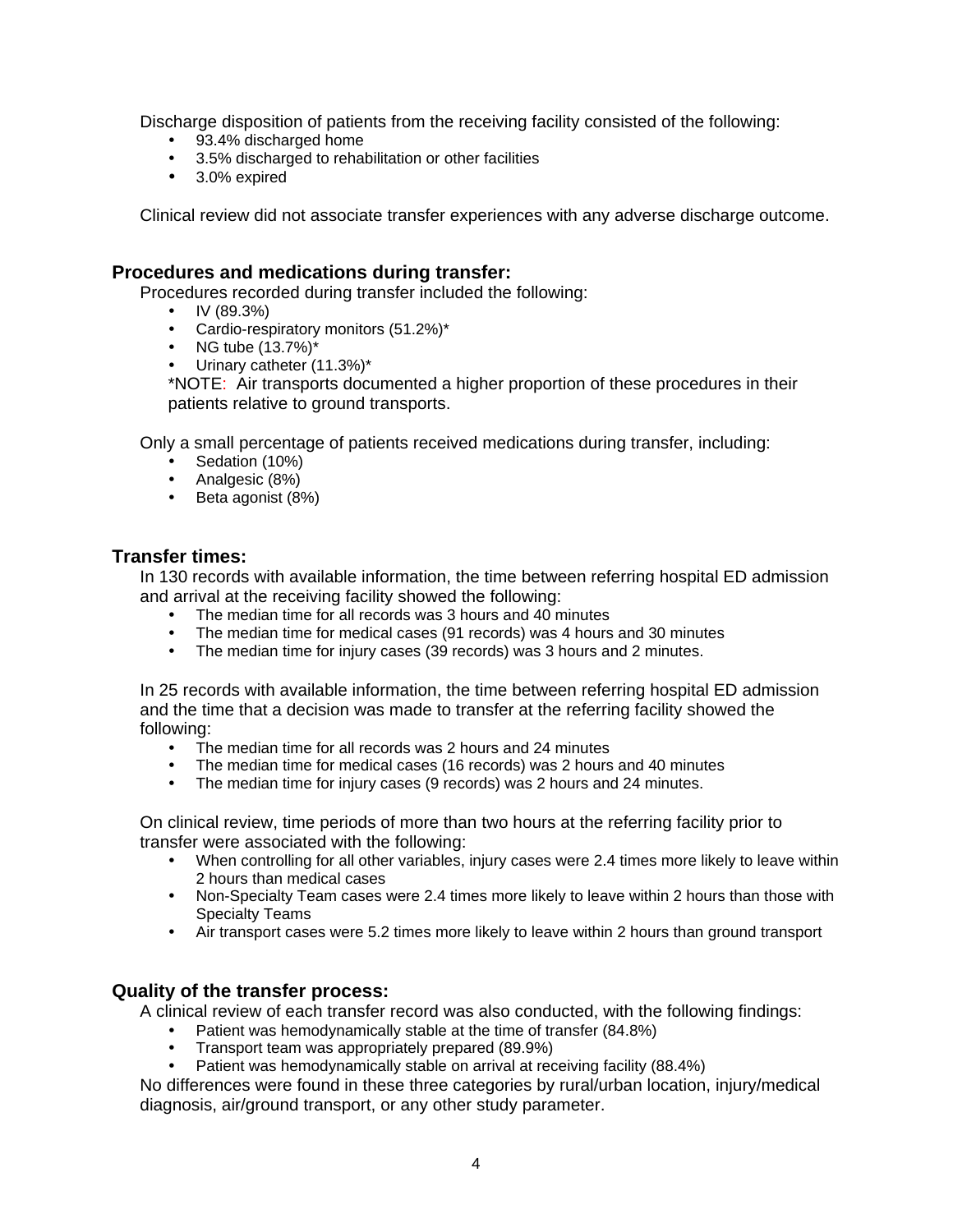# **Methods**

#### **Obtaining Records**

An interfacility transfer project process and data collection tool were developed and piloted. Based on pilot findings, the tool was refined prior to formal retrospective data collection. Each participating institution received Institutional Review Board (IRB) approval for the retrospective chart review prior to data abstraction. Data was collected and entered directly into an Access database on a password protected laptop computer. The project Clinical Review Consultant traveled to each of the eight sites and abstracted the defined data elements from the medical records. Data entry was validated by the EMSC Manager.

#### **Inclusion Criteria**

- 1. Patient received in transfer from another acute care facility from January 2001 through March 2003
- 2. Patient's age: 30 days through 15 years
- 3. Transport mode: ground ambulance or air medical ambulance
- 4. Transport care: hospital-based pediatric transport team, other dedicated transport team, private ambulance crew, or hospital personnel
- 5. Patient admitted as an in-patient at the receiving facility or expired in the ED
- 6. Patient's destination at the receiving facility: ED, PICU, Specialty Care Unit (i.e. Burn Unit), OR, or other Pediatric unit
- 7. Diagnoses: Medical, surgical and trauma

### **Exclusion Criteria**

1. Psychiatric diagnoses

2. Birth defects and problems related to delivery

#### **Sampling Strategy**

Sample size calculations were based on the intent to compare subgroups within the pediatric transfer population: rural and urban residents, air and ground transports, injury and medical diagnoses, and Medicaid and Non-Medicaid payer types. While subgroups could overlap, a minimum of 55 records in each subgroup was required for comparison purposes.

- 1. Medical records were randomly selected:
	- a. Each facility was requested to provide 30-50 medical records.
	- b. Each facility compiled a list of records meeting the inclusion criteria as defined above. The list was inclusive of patients brought to the receiving facility by various transport crews at any point of entry (e.g. through the ED, directly into the PICU or other inpatient bed). Note: Convenience sampling of all patients brought in only by the hospital based PICU transport team was not used.
	- c. The total number of patient records on the list was divided by the number requested to determine the quotient "N" (e.g. N=15 if 20 records were requested from a total of 300). Then every N record (e.g. every 15th) was selected for review.
- 2. Additional records were required to over-sample for limited subgroups, such as air transports and injury diagnoses. A similar sampling process was taken to obtain appropriate records in the over-sampling.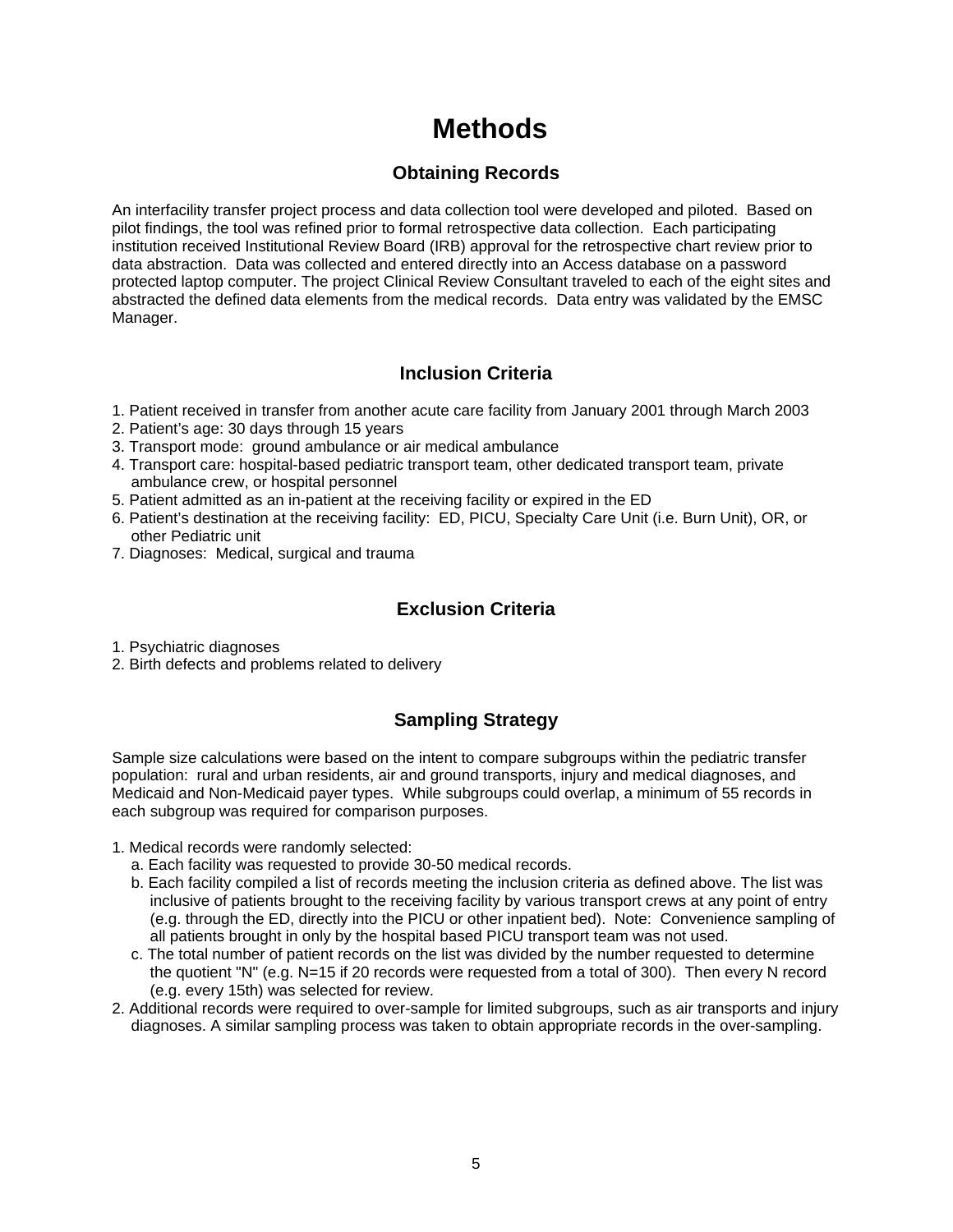#### **Statewide Data**

Data analysis allowed for an evaluation of the transfer process between multiple facilities within our state and to our sister state of Missouri. In order to determine if the findings were representative of the transfer process throughout Illinois, statewide information regarding transferred inpatients was evaluated for children in the age range of thirty days through 15 years. The Illinois Hospital Association (IHA) provided inpatient data for this purpose from all of its member Illinois hospitals. IHA also provided data regarding Illinois residents with hospital stays in the bordering states of Indiana, Iowa, and Missouri, via partnership agreements with the hospital associations in these states.

#### **Study Variables**

Of particular interest for analysis in the study were the following variables:

- Rural relative to Urban Residence, identified by Illinois Department of Public Health (IDPH) categories for county of residence
- Medicaid relative to Non-Medicaid Payer
- Injury relative to Medical Diagnosis, identified by principle ICD-9 diagnosis code at the receiving facility (800-959.9 considered to be injury)
- Air relative to Ground Transport Mode,
- MD relative to RN as leading clinical crew member
- Specialty relative to Non-specialty Transport Team, with "specialty" identified by affiliation with a tertiary center and/or specialized dedicated service, as opposed to a "non-specialty" private or municipality services

#### **Statistical Analysis**

Ninety-five percent confidence intervals (95% CI) were derived according to the method of Fleiss (1981, *Statistical Methods for Rates and Proportions*, Second Edition, New York, NY: John Wiley & Sons, Inc.). Fishers exact Chi-Square tests and logistic regression were performed using SPSS Version 11 (SPSS, Inc) and SAS Version 8 (SAS Institute, Inc) respectively.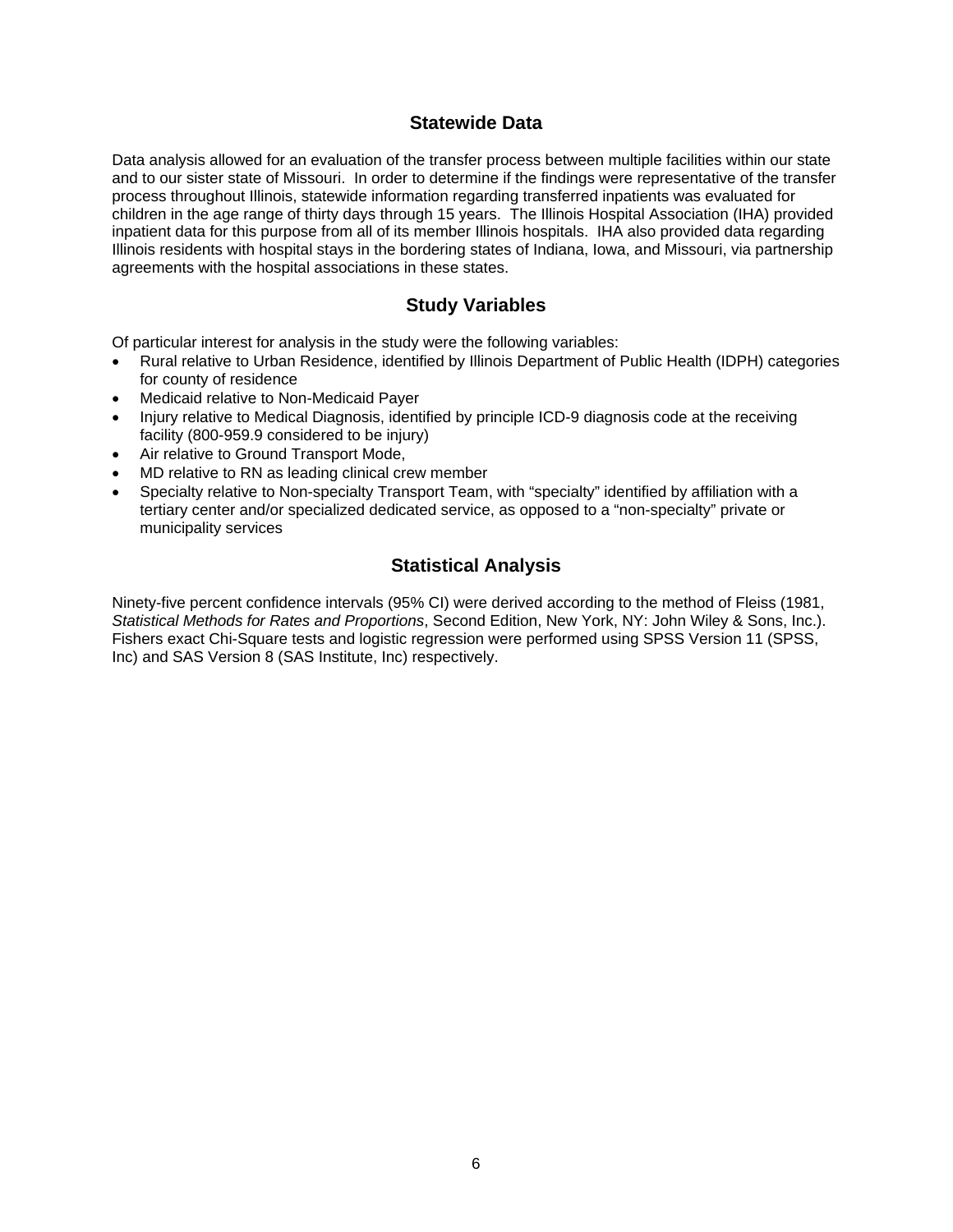# **Results**

#### **Study Timeframe**

A total of 198 usable records were obtained from eight participating facilities. The transfers took place between 1/1/01 and 3/31/03.

# **Subgroup Representation**

Subgroups of interest were satisfactorily represented in the sample according to the study design, as follows:

- 73 rural and 121 urban residents (4 residents were from out-of-state in counties not assignable for rural/urban)
- 60 air and 138 ground transports
- 63 injury and 135 medical diagnoses
- 95 Medicaid and 103 Non-Medicaid payer types

# **Transfer Study Population Compared to Statewide Transfers**

In an attempt to assure that our study population matched the overall statewide transfers, a comparison of the study population with data from the Illinois Hospital Association was conducted.

**Similarities.** The review that was conducted was comprised of all 2001 Illinois hospital-to-hospital transfers as well as Illinois residents received as hospital-to-hospital transfers in St. Louis, Missouri for patients 30 days through 15 years old (5,592 records provided by the Illinois Hospital Association). The patients in the study were comparable to statewide patients in gender, age and payer type (Figure 1), as follows:

- Gender. The study population consisted of 59.1% males and 40.9% females. The statewide records consisted of 56.8% males and 43.2% females.
- Age. The study population consisted of 27.8% patients 30-364 days old, 33.3% 1-4 years, 17.2% 5-9 years, and 21.7% 10-15 years. The statewide records consisted of 31.8% patients 30-364 days old, 28.9% 1-4 years, 15.9% 5-9 years, and 23.4% 10-15 years.
- Payer Type as Medicaid/Non-Medicaid. The study population consisted of 48.0% Medicaid and 52.0% Non-Medicaid patients. The statewide records consisted of 42.3% Medicaid and 57.7% Non-Medicaid patients.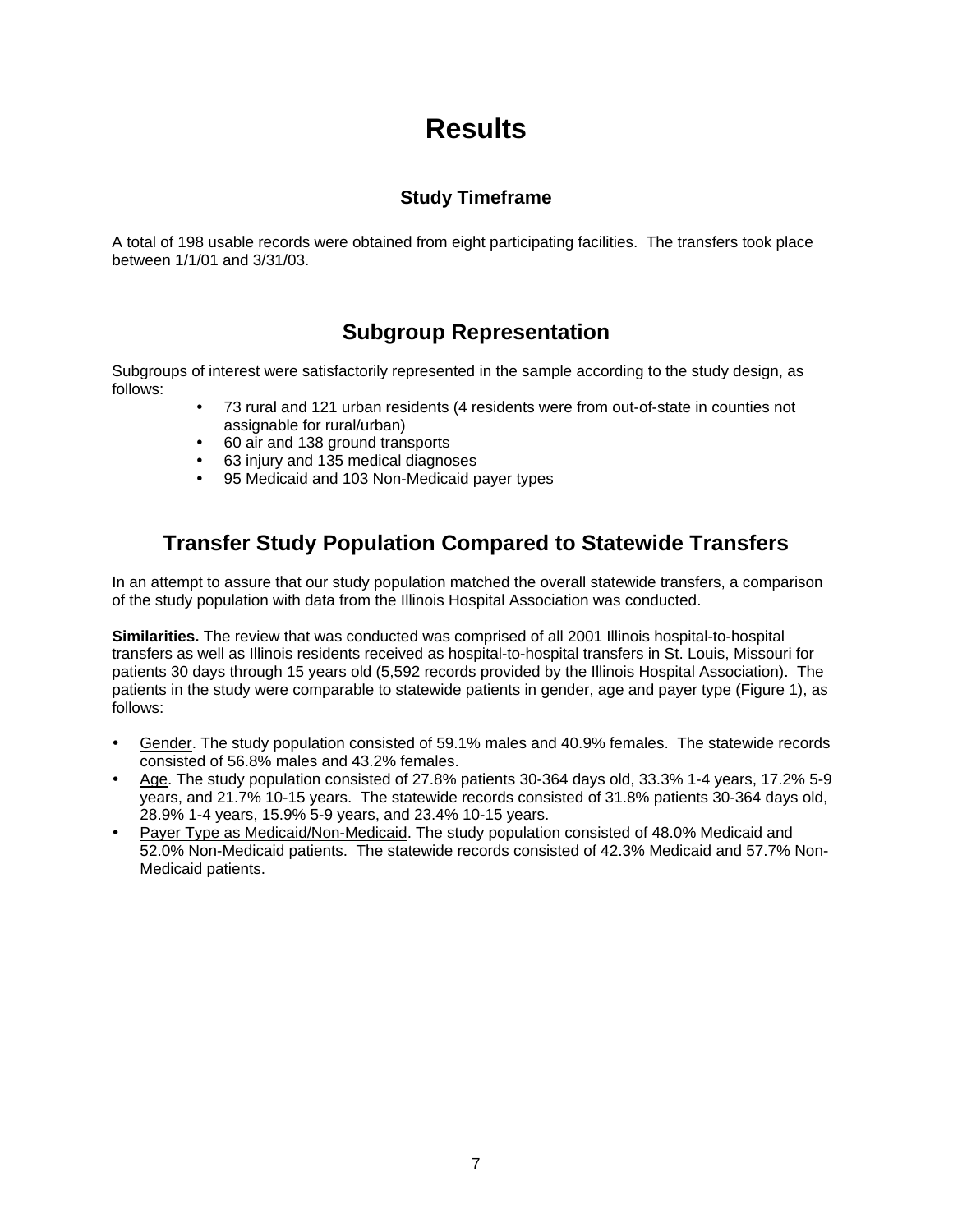

**Figure 1. Similarities Between the Study Population and Statewide Records** 

|                | <b>Study Population</b> |         | 95% CI |       | Statewide |         | 95% CI |       |
|----------------|-------------------------|---------|--------|-------|-----------|---------|--------|-------|
|                | Count                   | Percent | Lower  | Upper | Count     | Percent | Lower  | Upper |
| Gender         |                         |         |        |       |           |         |        |       |
| Female         | 81                      | 40.9%   | 34.1%  | 48.1% | 2,414     | 43.2%   | 41.9%  | 44.5% |
| Male           | 117                     | 59.1%   | 51.9%  | 65.9% | 3,178     | 56.8%   | 55.5%  | 58.1% |
| Age Group      |                         |         |        |       |           |         |        |       |
| 30 to 364 Days | 55                      | 27.8%   | 21.8%  | 34.7% | 1,781     | 31.8%   | 30.6%  | 33.1% |
| 1 to 4 Years   | 66                      | 33.3%   | 26.9%  | 40.4% | 1,614     | 28.9%   | 27.7%  | 30.1% |
| 5 to 9 Years   | 34                      | 17.2%   | 12.3%  | 23.3% | 891       | 15.9%   | 15.0%  | 16.9% |
| 10 to 15 Years | 43                      | 21.7%   | 16.3%  | 28.2% | 1,306     | 23.4%   | 22.3%  | 24.5% |
| Payer          |                         |         |        |       |           |         |        |       |
| Medicaid       | 95                      | 48.0%   | 40.9%  | 55.2% | 2,368     | 42.3%   | 41.0%  | 43.7% |
| Non-Medicaid   | 103                     | 52.0%   | 44.8%  | 59.1% | 3,224     | 57.7%   | 56.3%  | 59.0% |
| <b>Totals</b>  | 198                     | 100.0%  |        |       | 5,592     | 100.0%  |        |       |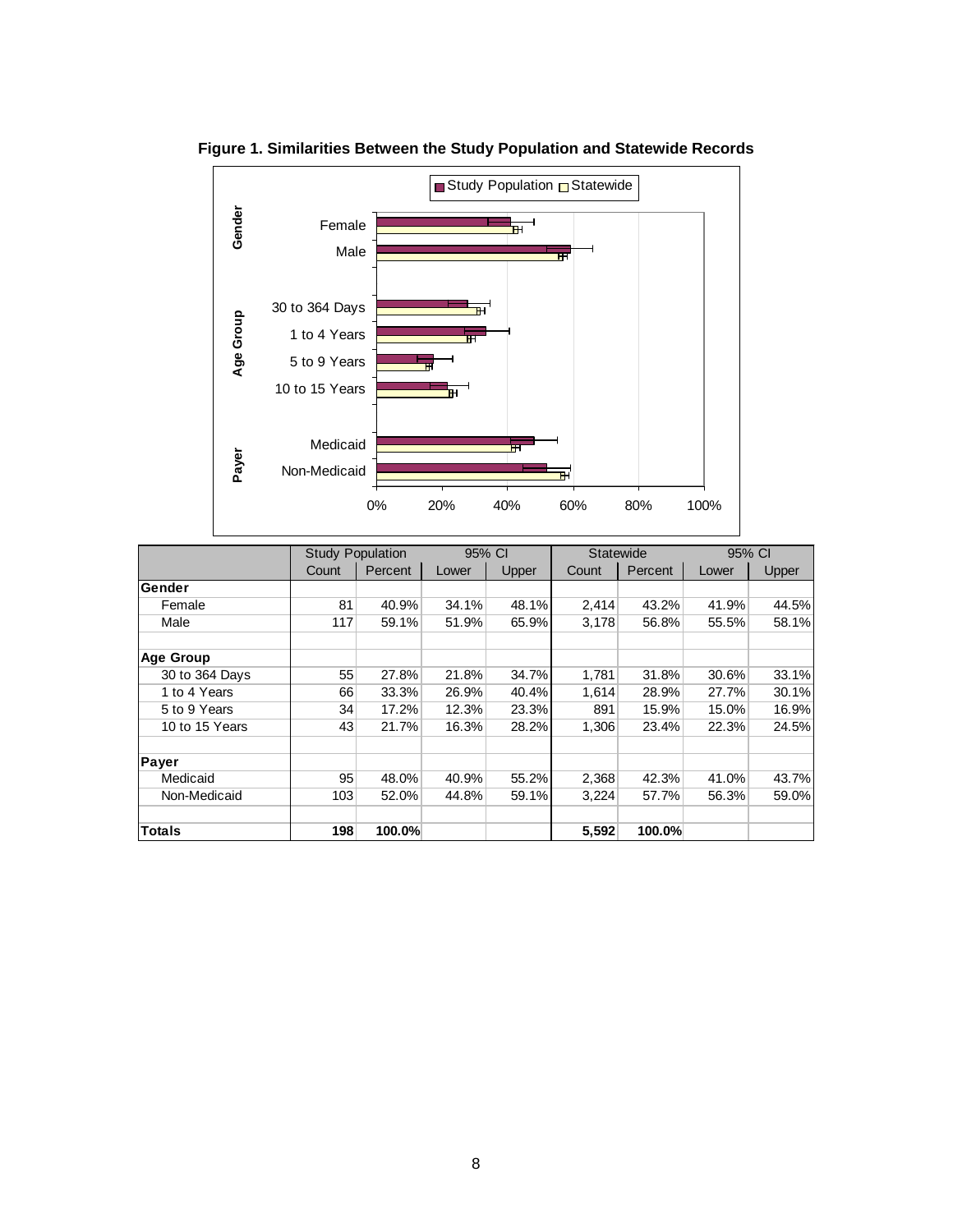Length of stay (LOS). The study population included 182 records with inpatient stays documented at the receiving facility. Of these, 3 recorded lengths of stay exceeding 21 days (25, 42, and 85 days). After excluding these 3 records as outliers, the remaining records had a mean LOS of 3.87 days, with injury diagnosis cases at 3.31 days and medical diagnosis cases at 4.14 days. These values were slightly lower than statewide transfer records for 2001 (also restricted to LOS <=21 days to remove outliers), with values of 4.56 days for all records, 4.41 for injury diagnoses, and 4.58 for medical diagnoses. None of these differences were significant. Separately, we compared these values with ED patients who were not transferred but admitted as an inpatient to the same facility and later discharged home. These patients had significantly lower LOS than transferred patients, at 3.04 days for all records, 2.77 for injury diagnoses, and 3.07 for medical diagnoses (Figure 2).

#### **Figure 2. Comparison of Length of Stay Between the Study Population, Statewide Transfers, and Inpatient Admissions From the ED Who Were Not Transferred**



|                                                            |      | 95% CI |       |
|------------------------------------------------------------|------|--------|-------|
| <b>Patient Group</b>                                       | Mean | Lower  | Upper |
| <b>All Cases</b>                                           |      |        |       |
| Study Transfers <sup>a</sup>                               | 3.87 | 3.28   | 4.46  |
| Statewide Transfers 2001 <sup>b</sup>                      | 4.56 | 4.44   | 4.69  |
| Statewide Inpatient Admissions from ED 2001 <sup>a,b</sup> | 3.04 | 3.00   | 3.08  |
| <b>Injury Cases</b>                                        |      |        |       |
| <b>Study Transfers</b>                                     | 3.31 | 2.25   | 4.37  |
| Statewide Transfers 2001 <sup>b</sup>                      | 4.41 | 3.98   | 4.84  |
| Statewide Inpatient Admissions from ED 2001 <sup>b</sup>   | 2.77 | 2.62   | 2.92  |
| <b>Medical Cases</b>                                       |      |        |       |
| Study Transfers <sup>a</sup>                               | 4.14 | 3.44   | 4.84  |
| Statewide Transfers 2001 <sup>b</sup>                      | 4.58 | 4.45   | 4.71  |
| a,b<br>Statewide Inpatient Admissions from ED 2001         | 3.07 | 3.03   | 3.12  |

Notes: For this analysis, records with LOS >21 days were excluded as outliers.<br><sup>a</sup> For All Cases and Medical Cases, study transfers had significantly lower LOS than statewide inpatient admissions from the ED who were not transferred.

<sup>b</sup> For All Cases, Injury Cases, and Medical Cases, study transfers had significantly lower LOS than statewide inpatient admissions from the ED who were not transferred.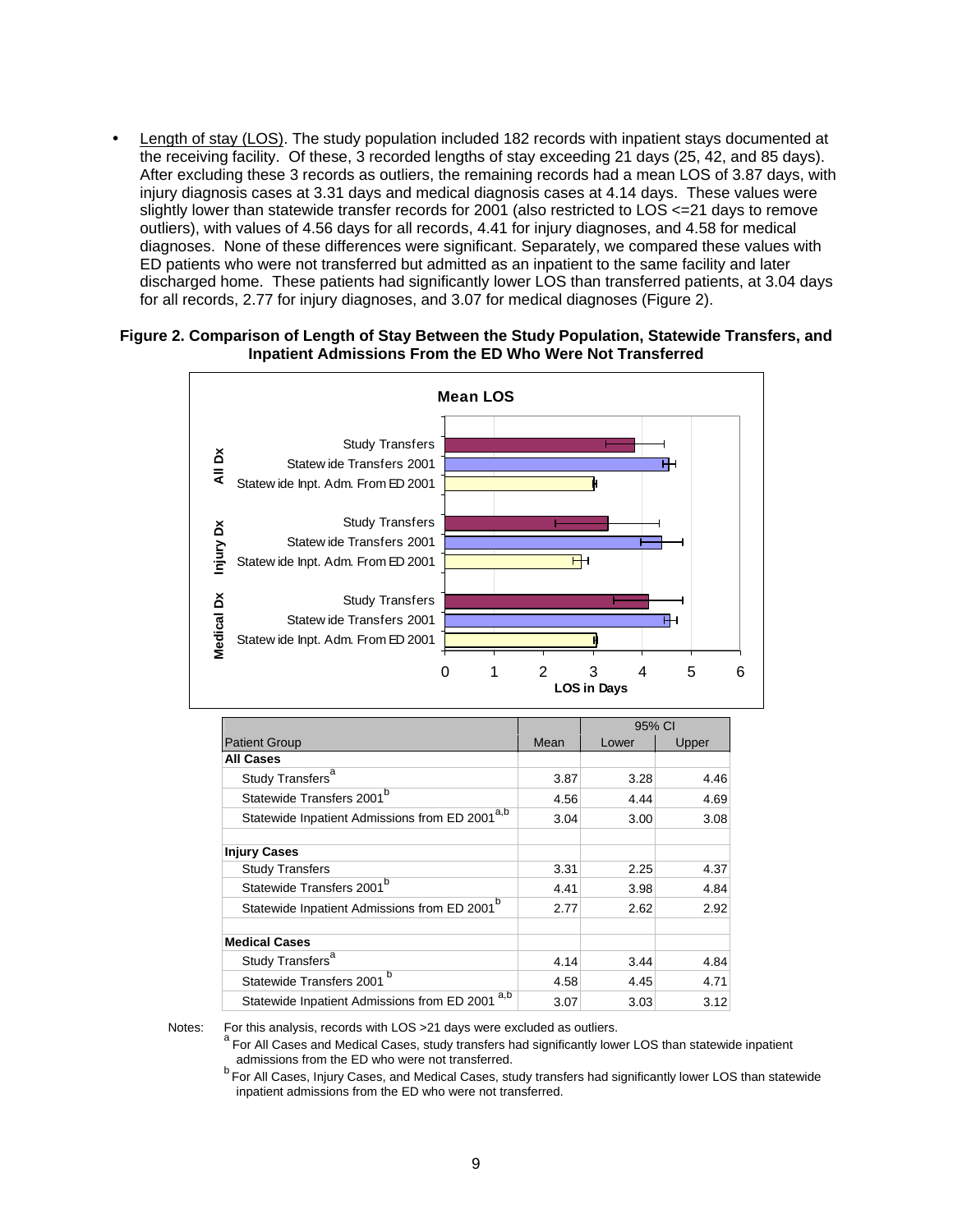Mortality. In the study population of 198 records, six patients died at the receiving facility, resulting in a mortality rate of 30.3 per 1,000 patients. This rate was comparable to the statewide mortality rate of 20.4 per 1,000 patients transferred from another hospital (with 114 deaths in 5,592 records).

Separately, we compared these values to ED patients who were not transferred but admitted as an inpatient to the same facility. These patients had significantly lower mortality rates than transferred patients, at 3.0 per 1,000 (123 deaths in 40,328 records). A breakdown of these statewide data further by rural/urban residence, injury/medical diagnosis, and age group showed that the differences in mortality between transfer and ED admissions increased for urban residence, medical diagnosis, and the youngest age group of 30 to 364 days (Figure 3). Note: Transfer study records could not be used meaningfully in this breakdown by subgroups because the denominator (6) was too small.





|                    |                 | <b>Transferred from Another Hospital</b> |      |      |             |                 | Admitted from ED |      |        |       |
|--------------------|-----------------|------------------------------------------|------|------|-------------|-----------------|------------------|------|--------|-------|
|                    |                 | Number of                                |      |      | 95% CI      |                 | Number of        |      | 95% CI |       |
| <b>Description</b> | Deaths          | Patients                                 | Rate |      | Lower Upper | Deaths          | <b>Patients</b>  | Rate | Lower  | Upper |
| Total              | 114             | 5.592                                    | 20.4 | 16.9 | 24.5        | 123             | 40.328           | 3.0  | 2.5    | 3.7   |
|                    |                 |                                          |      |      |             |                 |                  |      |        |       |
| Rural              | 10 <sup>1</sup> | 859                                      | 11.6 | 5.9  | 22.0        | 19              | 5,490            | 3.5  | 2.1    | 5.5   |
| Urban              | 103             | 4,721                                    | 21.8 | 17.9 | 26.5        | 102             | 34,784           | 2.9  | 2.4    | 3.6   |
|                    |                 |                                          |      |      |             |                 |                  |      |        |       |
| Injury             | 11              | 498                                      | 22.1 | 11.7 | 40.4        | 41              | 4,036            | 10.2 | 7.4    | 13.9  |
| Medical            | 103             | 5.094                                    | 20.2 | 16.6 | 24.6        | 82              | 36,292           | 2.3  | 1.8    | 2.8   |
|                    |                 |                                          |      |      |             |                 |                  |      |        |       |
| 30 to 364 Days     | 53              | 1.781                                    | 29.8 | 22.6 | 39.0        | 19              | 8.972            | 2.1  | 1.3    | 3.4   |
| 1 to 4 Years       | 32              | 1.614                                    | 19.8 | 13.8 | 28.2        | 33 <sup>5</sup> | 12.173           | 2.7  | 1.9    | 3.9   |
| 5 to 9 Years       | 11              | 891                                      | 12.3 | 6.5  | 22.7        | 24              | 7,810            | 3.1  | 2.0    | 4.6   |
| 10 to 15 Years     | 18              | 1.306                                    | 13.8 | 8.4  | 22.1        | 47              | 11.373           | 4.1  | 3.1    | 5.5   |

Note: Some case could not be classified as rural or urban.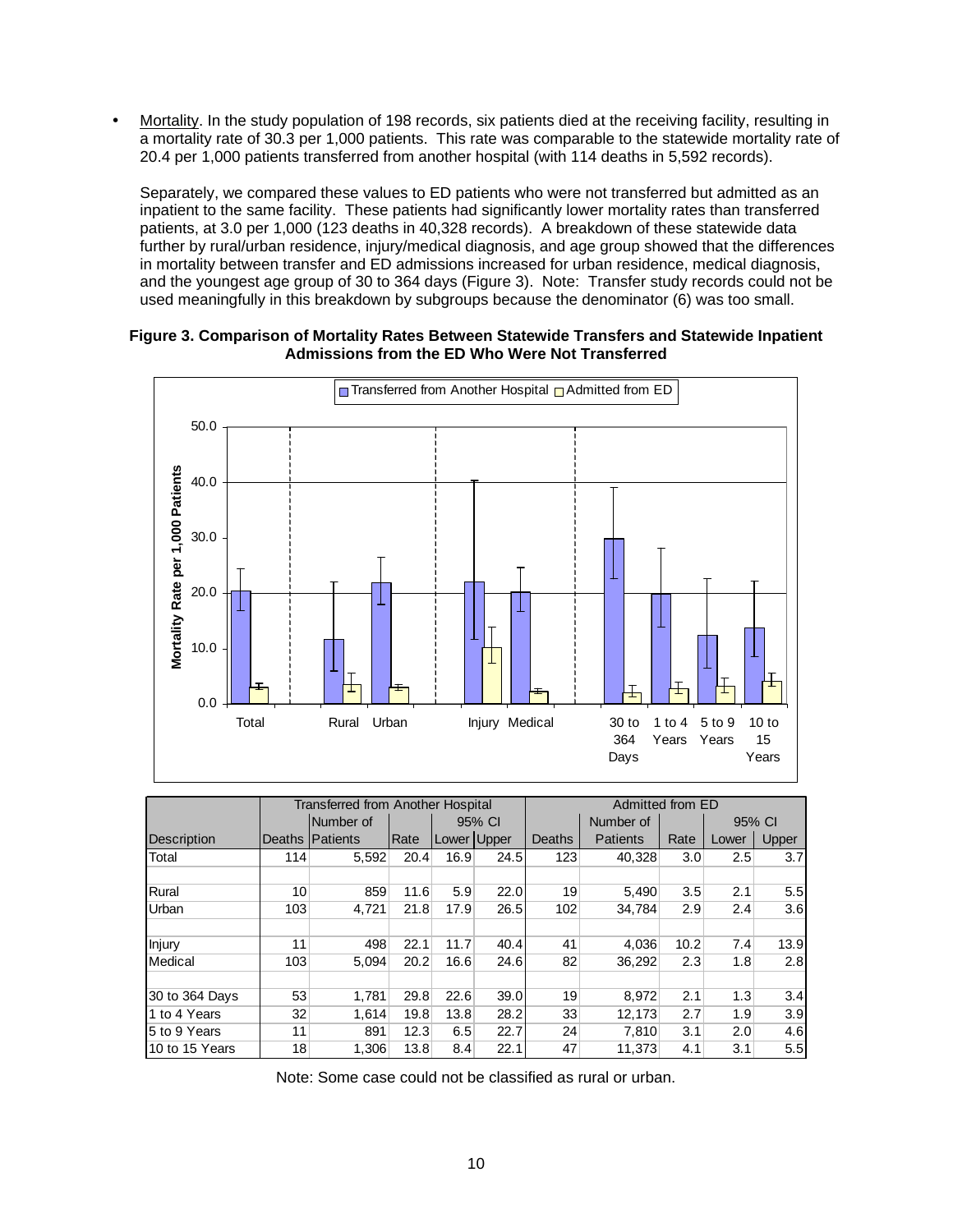**Differences.** Separately, differences were found between the study population and statewide transfers in the subgroups for which over-sampling was performed. Both differed significantly (p<0.05) as seen below in Figure 4:

- Rural/Urban Residence. The study population consisted of 37.6% rural and 62.4% urban residents. The statewide records consisted of 13.9% rural and 86.1% urban residents.
- Diagnosis as Injury/Medical. The study population consisted of 31.8% injury and 68.2% medical patients. The statewide records consisted of 8.9% injury and 91.1% medical patients.



**Figure 4. Differences Between the Study Population and Statewide Records** 

|                | <b>Study Population</b> |         | 95% CI |       | Statewide |         | 95% CI |       |
|----------------|-------------------------|---------|--------|-------|-----------|---------|--------|-------|
|                | Count                   | Percent | Lower  | Upper | Count     | Percent | Lower  | Upper |
| Rural/Urban    |                         |         |        |       |           |         |        |       |
| Rural          | 73                      | 37.6%   | 30.9%  | 44.9% | 759       | 13.9%   | 13.0%  | 14.9% |
| Urban          | 121                     | 62.4%   | 55.1%  | 69.1% | 4,699     | 86.1%   | 85.1%  | 87.0% |
| <b>Totals</b>  | 194                     | 100.0%  |        |       | 5,458     | 100.0%  |        |       |
| Injury/Medical |                         |         |        |       |           |         |        |       |
| Injury         | 63                      | 31.8%   | 25.5%  | 38.9% | 498       | 8.9%    | 8.2%   | 9.7%  |
| Medical        | 135                     | 68.2%   | 61.1%  | 74.5% | 5,094     | 91.1%   | 90.3%  | 91.8% |
| <b>Totals</b>  | 198                     | 100.0%  |        |       | 5,592     | 100.0%  |        |       |

Note: Records not classified as rural/urban resided in other states or did not note the county of residence.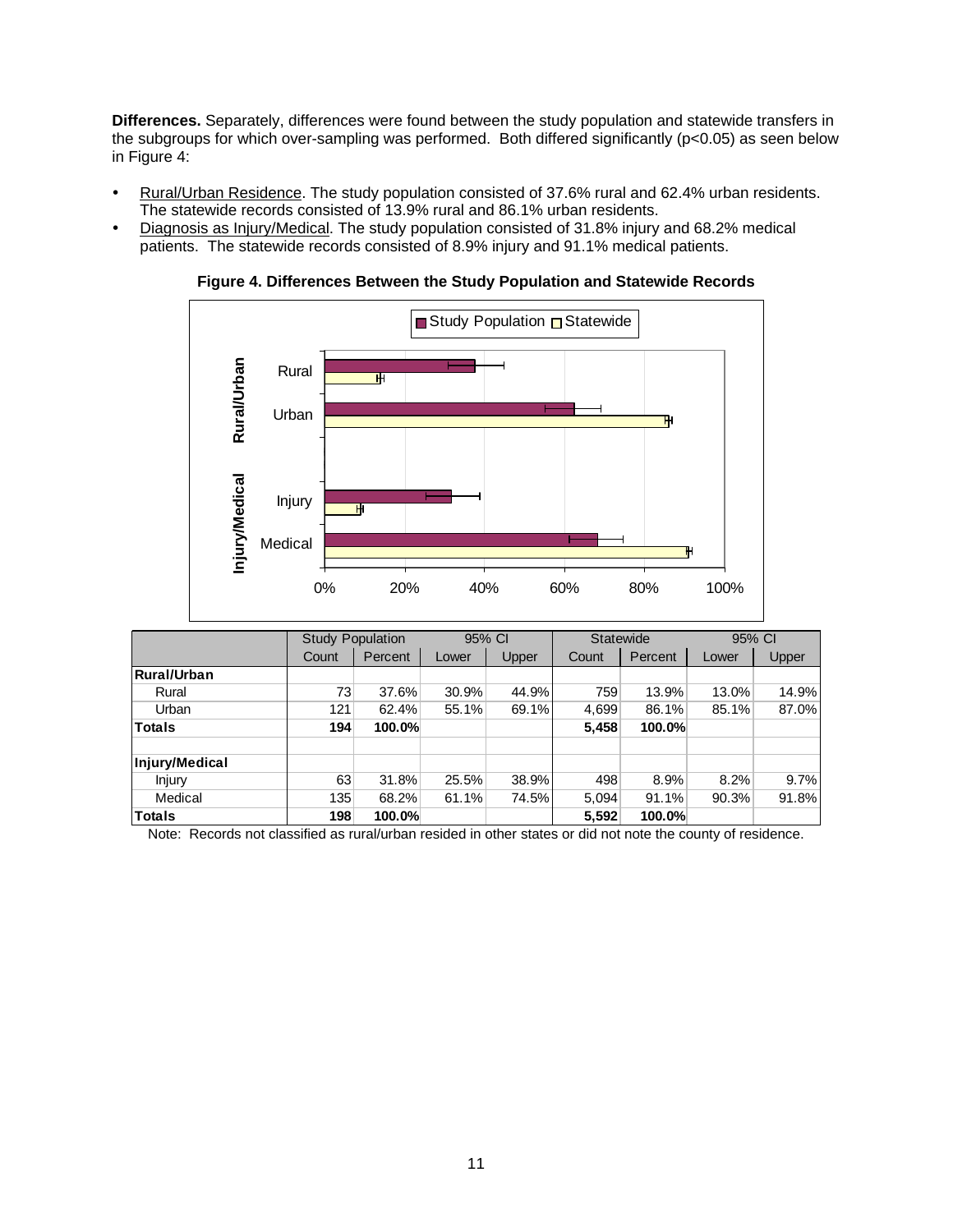### **Subgroup Relationships**

Because analyses for quality measures compare the various study subgroups, it was of interest to determine any relationships among them. For this purpose we compared the rural/urban, air/ground, injury/medical, and Medicaid/Non-Medicaid subgroups to each other as well as to demographic variables, specialization of transport team, and clinical level of the team leader.

#### **Rural/Urban Subgroups**

**Similarities.** A comparison was made of 73 rural residents and 121 urban residents in the transfer study. (Four records could not be assigned as rural or urban because the residents lived in out-of-state counties not identifiable for this purpose.) These subgroups were similar in the following (Figure 5):

- y Gender. Rural residents consisted of 58.9% males and 41.1% females. Urban residents consisted of 59.5% males and 40.5% females.
- Age. Rural residents consisted of 32.9% patients 30-364 days old, 32.9% 1-4 years, 17.8% 5-9 years, and 16.4% 10-15 years. Urban residents consisted of 24.8% patients 30-364 days old, 33.9% 1-4 years, 17.4% 5-9 years, and 24.0% 10-15 years. Although these findings indicate a higher proportion of younger rural patients, the difference was not significant.
- Payer Type as Medicaid/Non-Medicaid. Rural residents consisted of 54.8% Medicaid and 45.2% Non-Medicaid patients. Urban residents consisted of 45.5% Medicaid and 54.5% Non-Medicaid patients. Although these findings indicate a higher proportion of rural Medicaid patients, the difference was not significant.
- Diagnosis as Injury/Medical. Rural residents consisted of 35.6% injury and 64.4% medical patients. Urban residents consisted of 30.6% injury and 69.4% medical patients.
- Transport by Specialty or Non-Specialty Teams. Using identification of the transport team available in 184 of these rural/urban records, Rural transports consisted of 69.7% Specialty and 30.3% Non-Specialty Teams. Urban transports consisted of 68.6% Specialty and 31.4% Non-Specialty Teams.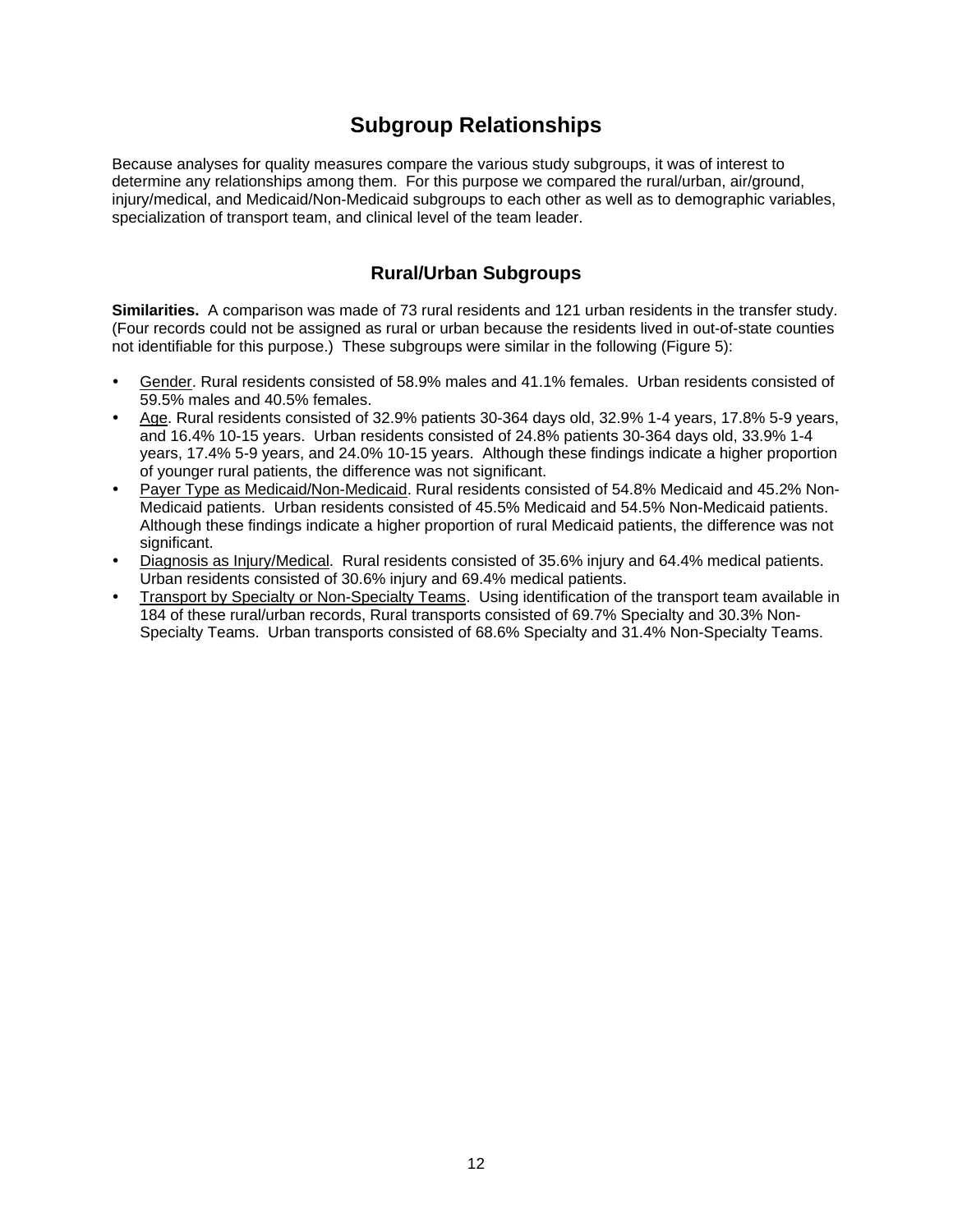

**Figure 5. Similarities in Rural and Urban Subgroups in the Study Population** 

|                                 | <b>Rural</b> |         | 95% CI |       | Urban |         |       | 95% CI |
|---------------------------------|--------------|---------|--------|-------|-------|---------|-------|--------|
|                                 | Count        | Percent | Lower  | Upper | Count | Percent | Lower | Upper  |
| Gender                          |              |         |        |       |       |         |       |        |
| Female                          | 30           | 41.1%   | 29.9%  | 53.2% | 49    | 40.5%   | 31.8% | 49.8%  |
| Male                            | 43           | 58.9%   | 46.8%  | 70.1% | 72    | 59.5%   | 50.2% | 68.2%  |
| <b>Totals</b>                   | 73           | 100.0%  |        |       | 121   | 100.0%  |       |        |
|                                 |              |         |        |       |       |         |       |        |
| <b>Age Group</b>                |              |         |        |       |       |         |       |        |
| 30 to 364 Days                  | 24           | 32.9%   | 22.6%  | 45.0% | 30    | 24.8%   | 17.6% | 33.6%  |
| 1 to 4 Years                    | 24           | 32.9%   | 22.6%  | 45.0% | 41    | 33.9%   | 25.7% | 43.1%  |
| 5 to 9 Years                    | 13           | 17.8%   | 10.2%  | 28.9% | 21    | 17.4%   | 11.3% | 25.5%  |
| 10 to 15 Years                  | 12           | 16.4%   | 9.1%   | 27.3% | 29    | 24.0%   | 16.9% | 32.7%  |
| <b>Totals</b>                   | 73           | 100.0%  |        |       | 121   | 100.0%  |       |        |
| <b>Payer Type</b>               |              |         |        |       |       |         |       |        |
| Medicaid                        | 40           | 54.8%   | 42.8%  | 66.3% | 55    | 45.5%   | 36.5% | 54.7%  |
| Non-Medicaid                    | 33           | 45.2%   | 33.7%  | 57.2% | 66    | 54.5%   | 45.3% | 63.5%  |
| <b>Totals</b>                   | 73           | 100.0%  |        |       | 121   | 100.0%  |       |        |
| <b>Injury/Medical Diagnosis</b> |              |         |        |       |       |         |       |        |
| Injury                          | 26           | 35.6%   | 25.0%  | 47.8% | 37    | 30.6%   | 22.7% | 39.7%  |
| Medical                         | 47           | 64.4%   | 52.2%  | 75.0% | 84    | 69.4%   | 60.3% | 77.3%  |
| <b>Totals</b>                   | 73           | 100.0%  |        |       | 121   | 100.0%  |       |        |
| <b>Specialty Transport</b>      |              |         |        |       |       |         |       |        |
| Non-Specialty                   | 20           | 30.3%   | 19.9%  | 43.0% | 37    | 31.4%   | 23.3% | 40.6%  |
| Specialty                       | 46           | 69.7%   | 57.0%  | 80.1% | 81    | 68.6%   | 59.4% | 76.7%  |
| <b>Totals</b>                   | 66           | 100.0%  |        |       | 118   | 100.0%  |       |        |

Note: Identification of Specialty/Non-Specialty Team was not available for all records.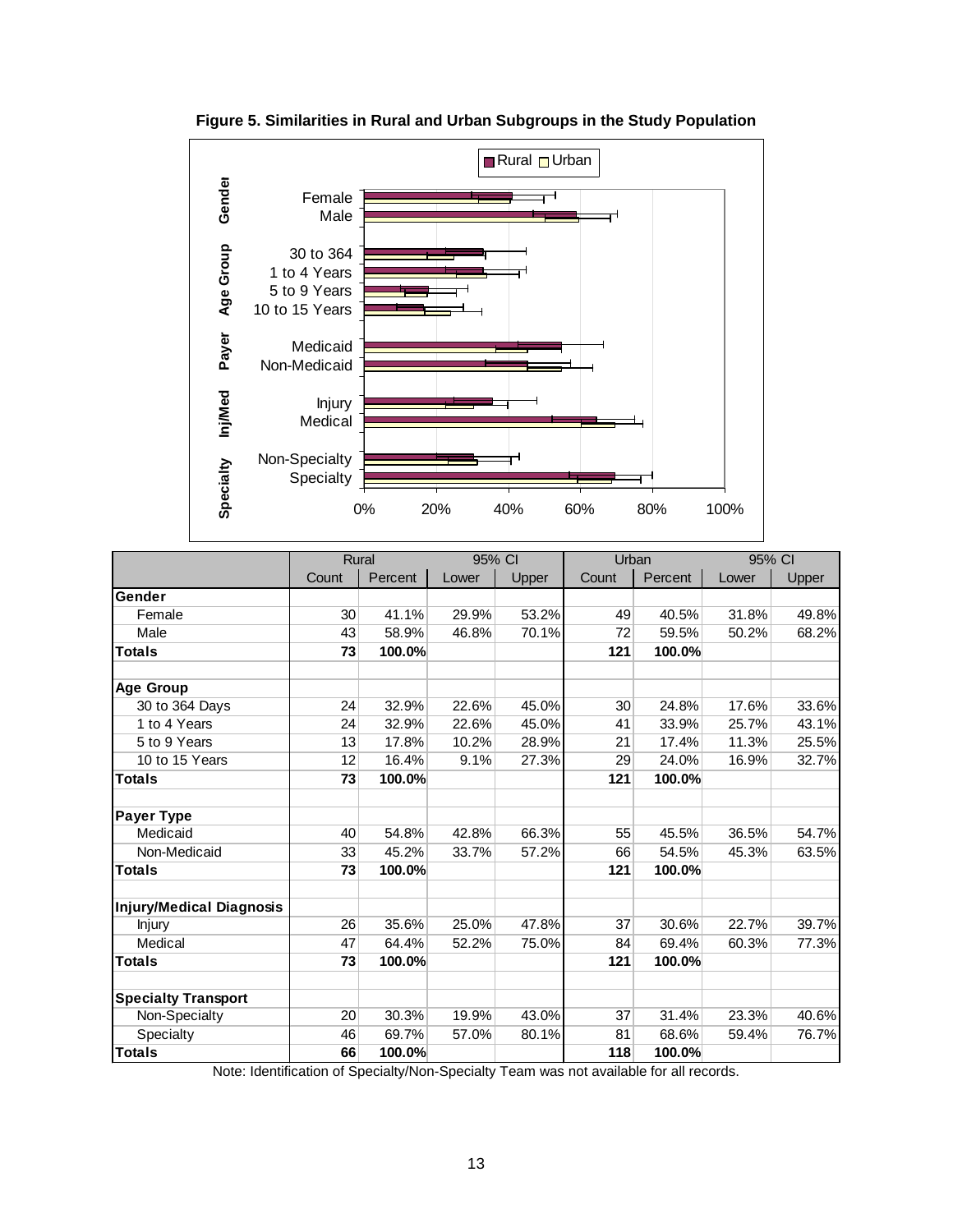**Differences.** The rural and urban subgroups differed significantly (p<0.05) in the following characteristics (Figure 6):

- Air/Ground Transport. Rural transports consisted of 46.6% air and 53.4% ground. Urban transports consisted of 19.8% air and 80.2% ground.
- Leading Clinical Member of the Crew. For the 128 records in which the clinical team leader was an MD or an RN, Rural transports consisted of 33.3% MD-led transports and 67.7% RN-led transports. Urban transports consisted of 77.5% MD-led transports and 22.5% RN-led transports. In this area, it is important to note that the difference occurred due to the transport team composition of the study facilities. (A review of records by study facility indicated that teams were consistently led by either an MD or an RN.) Downstate facilities participating in this review typically used RN-led teams to a greater degree than Chicago facilities, thus a rural/urban difference was found.



**Figure 6. Differences Between Rural and Urban Subgroups in the Study Population** 

|                           |       | Rural   |       | 95% CI | Urban |         | 95% CI |       |
|---------------------------|-------|---------|-------|--------|-------|---------|--------|-------|
|                           | Count | Percent | Lower | Upper  | Count | Percent | Lower  | Upper |
| Air/Ground                |       |         |       |        |       |         |        |       |
| Air                       | 34    | 46.6%   | 35.0% | 58.6%  | 24    | 19.8%   | 13.4%  | 28.3% |
| Ground                    | 39    | 53.4%   | 41.4% | 65.0%  | 97    | 80.2%   | 71.7%  | 86.6% |
| <b>Totals</b>             | 73    | 100.0%  |       |        | 121   | 100.0%  |        |       |
| Leading Clinician in Crew |       |         |       |        |       |         |        |       |
| <b>MD</b>                 | 16    | 33.3%   | 20.8% | 48.5%  | 62    | 77.5%   | 66.5%  | 85.8% |
| <b>RN</b>                 | 32    | 66.7%   | 51.5% | 79.2%  | 18    | 22.5%   | 14.2%  | 33.5% |
| Totals                    | 48    | 100.0%  |       |        | 80    | 100.0%  |        |       |

Notes: Leading clinical team member was not classified as MD or RN for all records. In addition, the differences found between rural and urban principally occurred between Chicago area and downstate Illinois facilities, based on facilities participating in the study.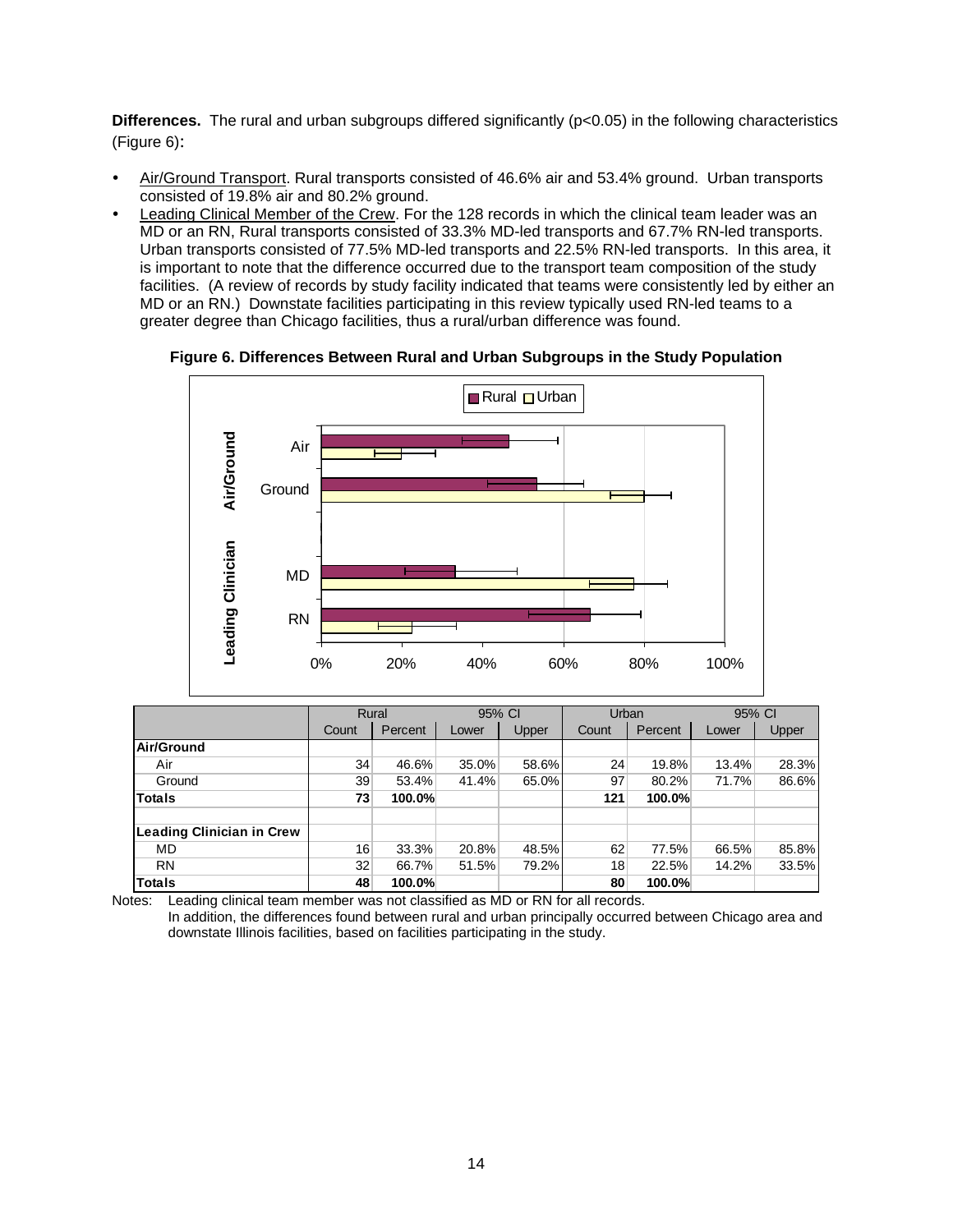#### **Other Subgroup Comparisons**

**Similarities.** The study population was examined further by comparing the following subgroups. Similarities were found in all but two characteristics throughout these comparisons.

- Air to Ground transports
- Medicaid to Non-Medicaid patients
- Injury to Medical patients.

**Differences.** The following significant differences were found between the two groups (p<0.05):

Air/Ground Transport by Specialty/Non-Specialty Team. Using team identification in 188 air/ground transport records, air transports consisted of 100.0% Specialty and 0.0% Non-Specialty Teams. Ground transports consisted of 55.5% Specialty and 44.5% Non-Specialty Teams (Figure 7).



**Figure 7. Air/Ground Transport by Specialty Team/Non-Specialty Team** 

Note: Specialty/Non-Specialty was not available for all records.

Specialty and Non-Specialty Teams were defined for this report as follows:

**Totals 60 100.0% 128 100.0%**

Specialty Transport Team: A team dedicated to the transport of pediatric patients, i.e. Pediatric ICU Transport Team or flight team with extensive pediatric training and skills.

Non-Specialty Transport Team: A team (municipal or private agency) which may transport various patient types, such as medical or surgical adult patients, general pediatric patients or others.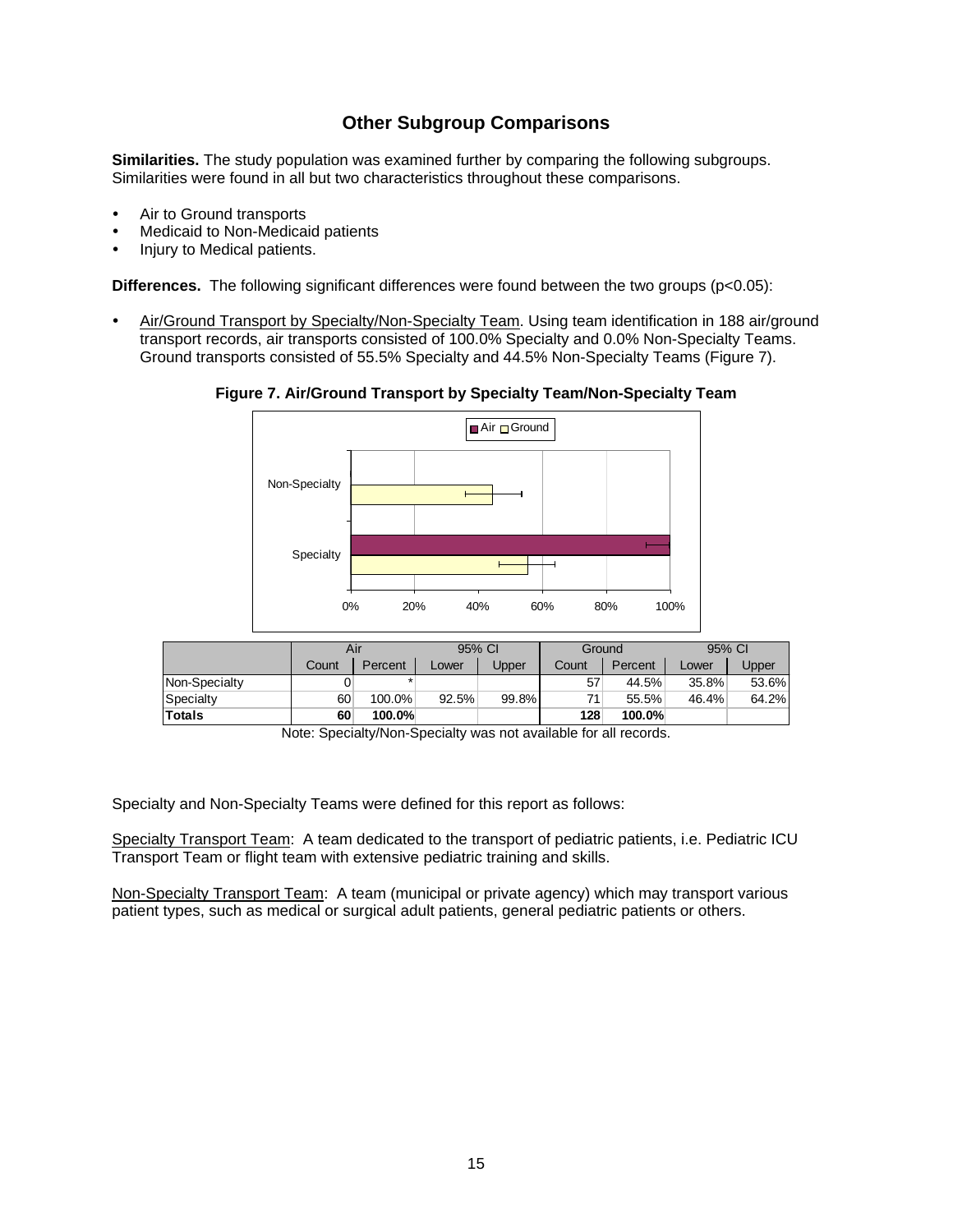• Injury/Medical by Specialty/Non-Specialty Team. For the same 188 records, injury patients were transported by 50.9% Specialty and 49.1% Non-Specialty Teams. Medical patients were transported by 78.6% Specialty and 21.4% Non-Specialty Teams (Figure 8).



**Figure 8. Injury/Medical Diagnosis by Specialty Team/Non-Specialty Team** 

|               | Injury |           | 95% CI |       | Medical |         | 95% CI |       |  |
|---------------|--------|-----------|--------|-------|---------|---------|--------|-------|--|
|               | Count  | Percent   | Lower  | Joper | Count   | Percent | _ower  | Upper |  |
| Non-Specialty | 29     | $50.9\%$  | 37.4%  | 64.2% | 28      | 21.4%   | 14.9%  | 29.6% |  |
| Specialty     | 28     | 49.1%     | 35.8%  | 62.6% | 103     | 78.6%   | 70.4%  | 85.1% |  |
| <b>Totals</b> | 57     | $100.0\%$ |        |       | 131     | 100.0%  |        |       |  |

Note: Documentation of Specialty/Non-Specialty was not available for all records.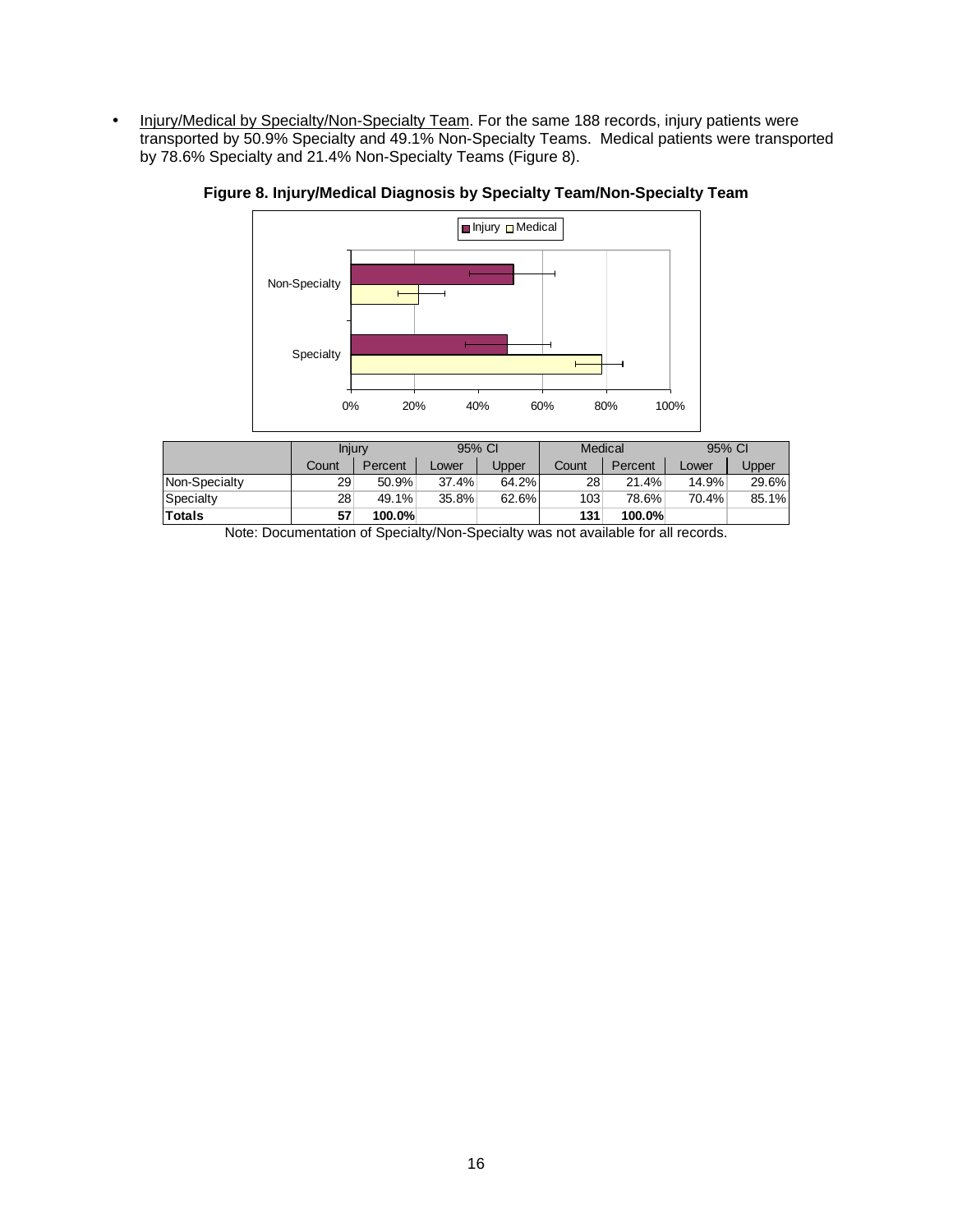### **Vital Signs and Clinical Status**

#### **Vital Signs**

As an outcome measurement of the transfer process, vital signs were evaluated. In particular, a focus was made on the values for pulse, systolic blood pressure (BP), and respiratory rate before and after transfer.

As a first step, several sources were utilized to develop a vital sign parameter model for this project. These were condensed into normal ranges for pulse, systolic BP, or respiratory rate, based on the patient's age (Table 1).

| Age                                           | <b>Pulse</b> | <b>Systolic Blood Pressure Respiratory Rate</b> |           |
|-----------------------------------------------|--------------|-------------------------------------------------|-----------|
| Neonate (0-30 days)                           | $100 - 180$  | $50 - 90$                                       | $30 - 60$ |
| Infant (31 days $-$ < 1yr)                    | $100 - 160$  | $60 - 100$                                      | $24 - 50$ |
| Toddler $(1 \text{ yr} - < 3 \text{ yrs})$    | $90 - 150$   | $80 - 105$                                      | $24 - 40$ |
| Pre-School (3yrs $-$ < 5 yrs)                 | $80 - 140$   | $95 - 105$                                      | $20 - 30$ |
| School Age $(5 \text{ yrs} - 12 \text{ yrs})$ | $65 - 120$   | $95 - 120$                                      | $18 - 30$ |
| Adolescent (> 12 yrs)                         | $60 - 100$   | $100 - 128$                                     | $12 - 20$ |

#### **Table 1. Vital Sign Age Groupings**

Adapted from the following references:

- American Heart Assn, *Pediatric Advanced Life Support* manual, 2002.
- Gunn V & Nechyba C, *The Harriet Lane Handbook*, 16<sup>th</sup> edition, 2002.
- Hazinski MF editor, *Nursing Care of the Critically Ill Child*, 1999.
- Hugh D, et al, *Moss and Adams' Heart Disease in Infants, Children, and Adolescents : Including* the Fetus and Young Adult, 6<sup>th</sup> edition, 2001.
- Behrman R, *Nelson Textbook of Pediatrics*, 16<sup>th</sup> edition, 2000.
- Park M, *Pediatric Cardiology for Practitioners*, 4th edition, 2002.
- Schafermeyer R, Pediatric Trauma, *Emergency Medicine Clinics of North America*, vol 11, no 1, 1993.

**Typical Vital Signs for Transfer Patients.** Using the ranges in Table 1, the vital signs for transfer patients often exceeded the upper limit. For example, during transfer the following patterns appeared:

- Pulse: 64% normal, 35% high, 1% low (out of 165 records with usable data)
- y Systolic BP: 56% normal, 36% high, 8% low (out of 146 records with usable data)
- Respiratory Rate: 56% normal, 33% high, 11% low (out of 143 records with usable data, in particular excluding cases of assisted airway)

**Vital Signs Values Before and After Transfer.** In addition to examining values during transfer, it was of interest to compare vital signs obtained on departure from the referring facility to those obtained on arrival at the receiving facility. Using the ranges in Table 1 to identify normal values, four possible results could occur for each vital sign:

- Abnormal-to-Abnormal (unchanged abnormal)
- Abnormal-to-Normal (improvement)
- Normal-to-Abnormal (deterioration)
- Normal-to-Normal (unchanged normal)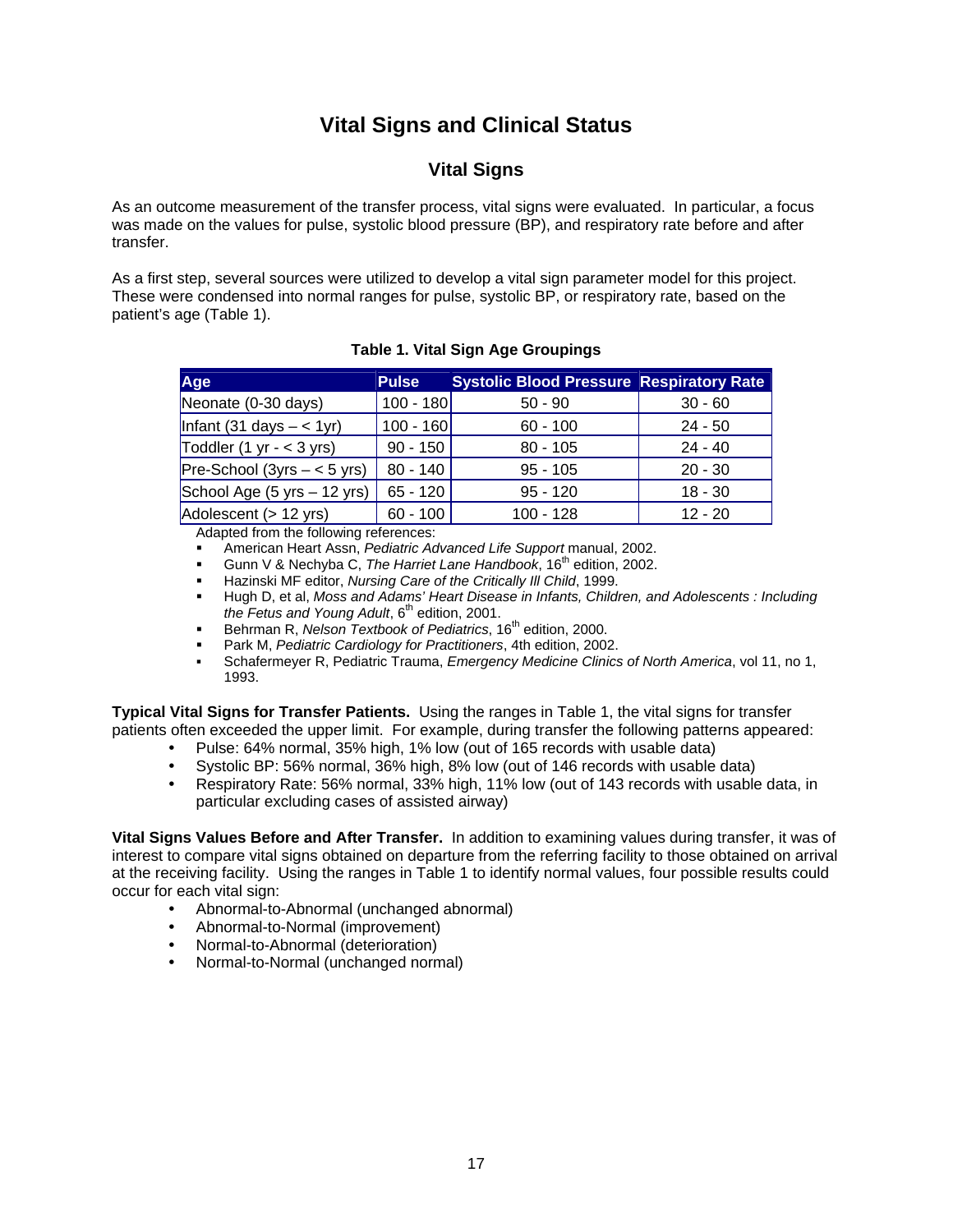The following patterns appeared for the study patients (Figure 9):

- Systolic BP showed the largest deterioration (25.5%) from a normal to an abnormal range
- Respiratory rate showed the largest improvement (19.1%) from an abnormal to a normal range



**Figure 9. Vital Signs on Departure and at Arrival** 

Normal-to-Normal 61 43.6% 54 47.0% 25 26.6% Note: Vital signs were not available for all records at both departure and arrival.

Abnormal-to-Normal 19 13.6% 22 19.1% 12 12.8%

**Similarities.** The variables in the study (rural/urban residence, injury/medical diagnosis, air/ground transport, MD/RN as leading clinical crew member, specialty/non-specialty transport team or Medicaid/Non-Medicaid payer) were evaluated to determine any association with vital signs improvement or deterioration. This analysis particularly looked for any indications of an under-use of advanced services, such as an excessive proportion of vital signs deterioration in non-specialty transports relative to specialty transports. However, no such differences were found.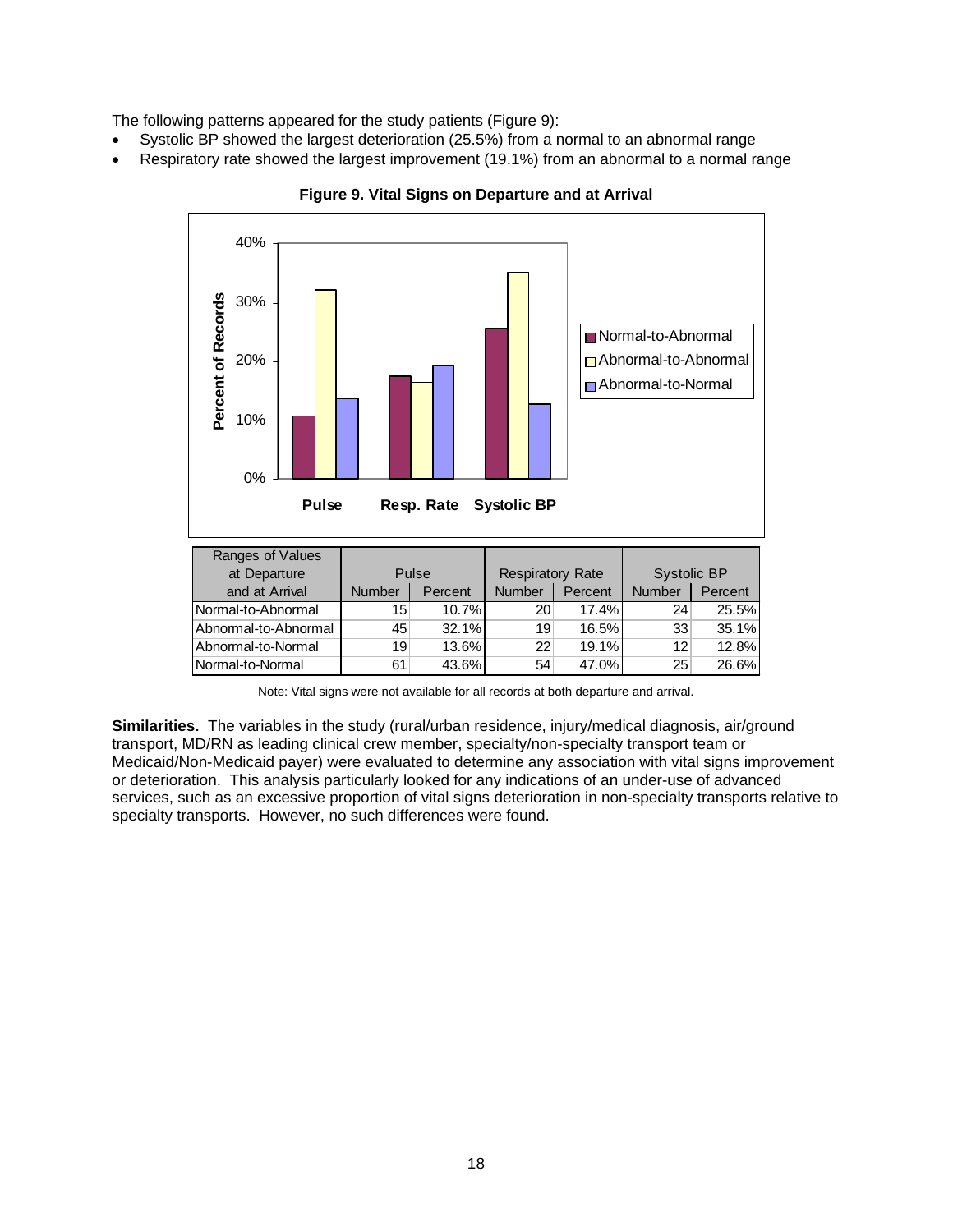#### **Clinical Status**

**Additional Clinical Status Measures.** In addition to vital signs, data were obtained regarding condition of the patient's airway, neurological status and discharge disposition.

Discharge Disposition. Of the 198 transfers, 185 (93.4%) were discharged home, 7 (3.5%) were discharged to rehabilitation or other facilities, and 6 (3.0%) expired. Clinical review did not associate transfer experiences with any adverse discharge outcome.

Neurological Status. During transfer, neurological status was captured as a GCS score or AVPU rating. For 88 records, GCS scores were recorded at the receiving facility. The distribution appears in Figure 10.



**Figure 10. Distribution of GCS Scores (88 Records)** 

| GCS              | Number         | Percent |
|------------------|----------------|---------|
| 15               | 59             | 67.0%   |
| 14               | 9              | 10.2%   |
| 13               | 3              | 3.4%    |
| 12               | $\overline{2}$ | 2.3%    |
| 11               | $\Omega$       | 0.0%    |
| 10               | 0              | 0.0%    |
| 9                | 3              | 3.4%    |
| 8                | 1              | 1.1%    |
| 7                | 2              | 2.3%    |
| 6                | 1              | 1.1%    |
| 5                | 0              | 0.0%    |
| 4                | 3              | 3.4%    |
| 3                | 5              | 5.7%    |
| <b>Total GCS</b> | 88             | 100.0%  |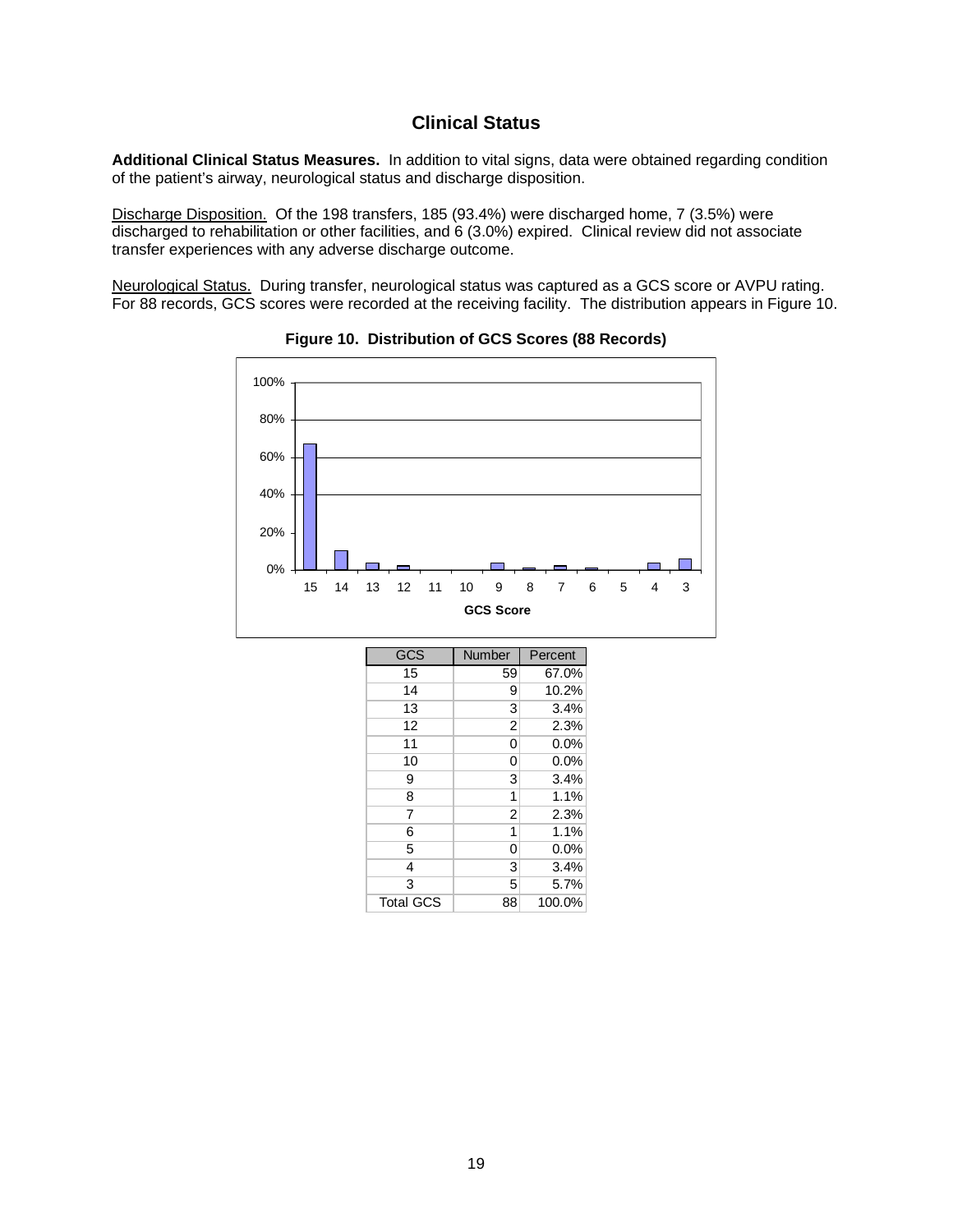For 76 separate records, neurological status was captured as AVPU at the receiving facility. The distribution of AVPU appears in Figure 11.



**Figure 11. Distribution of AVPU (76 Records)** 

For neurological status, the proportion of patients with GCS less than 15 or AVPU other than Alert did not show differences by rural/urban residence, Medicaid/Non-Medicaid payer, injury/medical diagnosis, air/ground transport, MD/RN as leading clinical crew member, or specialty/non-specialty transport team. Also, the proportion of change in neurological status from referring to receiving facilities was not sufficient to perform analysis using these variables.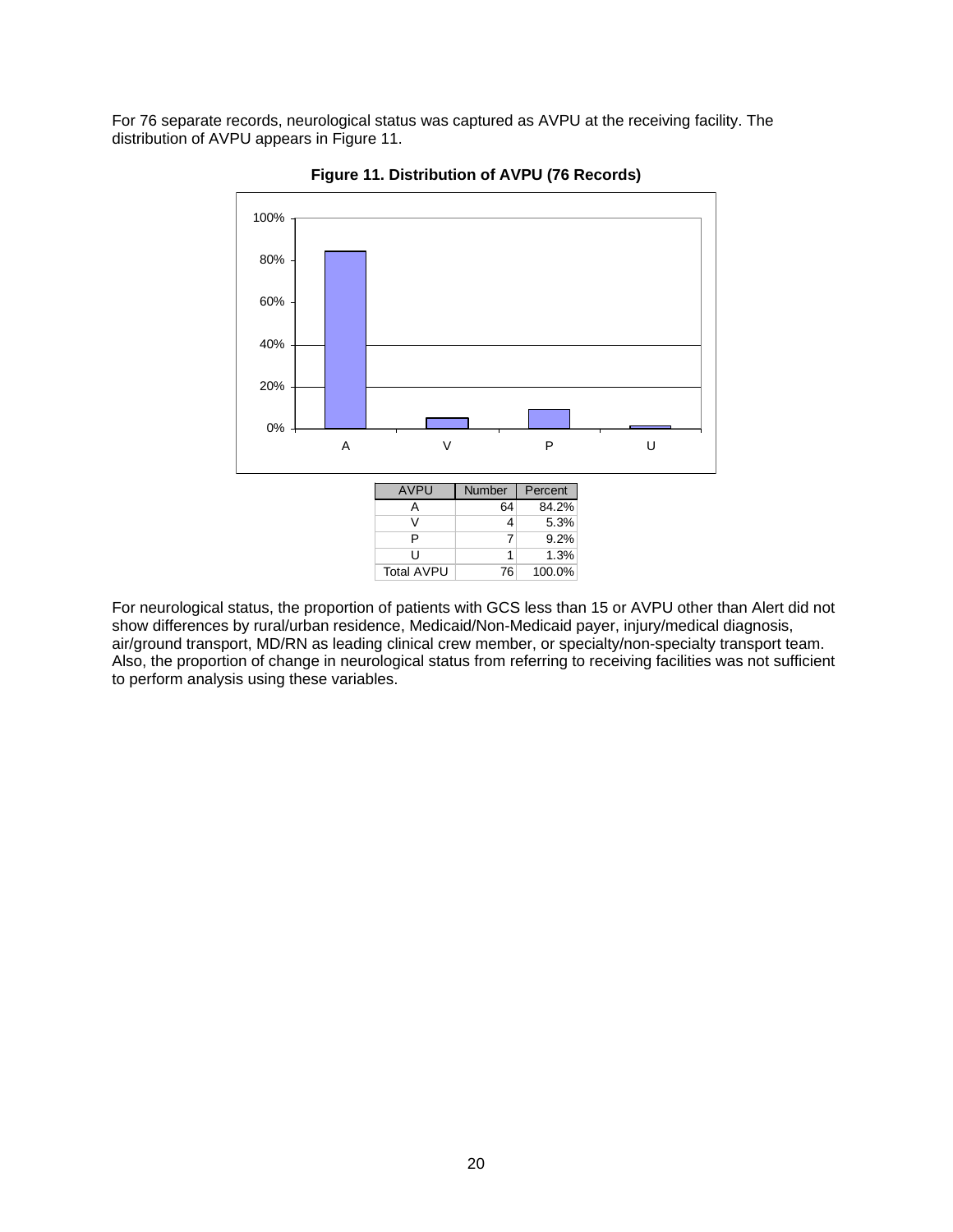Airway Condition. Patient airway information was captured as breath sounds, obstructed airway, and assisted airway. For 181 records, breath sounds were recorded at the receiving facility. The distribution appears in Figure 12.



**Figure 12. Distribution of Breath Sounds (181 Records)** 

| <b>Breath Sounds</b> | Unassisted | <b>ETT</b> | Manual | Suction | Surgical | Subtotal I | <b>Percent of Total</b> |
|----------------------|------------|------------|--------|---------|----------|------------|-------------------------|
| Clear                | 107        |            |        |         |          | 119        | 65.7%                   |
| Course               | 17         | 4          |        |         |          | 21         | 11.6%                   |
| Diminished           |            |            |        |         |          | 5          | 2.8%                    |
| Rales/Crackles       |            |            |        |         |          | 5          | 2.8%                    |
| Rhonchi              |            |            |        |         |          |            | 0.6%                    |
| Wheezing             | 28         |            |        |         |          | 30         | 16.6%                   |
| Total                | 161        | 15         |        | ◠       | 2        | 181        | 100.0%                  |

After controlling for patients by diagnoses, the proportion of patients with breath sounds other than normal did not show differences by rural/urban residence, Medicaid/Non-Medicaid payer, air/ground transport, MD/RN as leading clinical crew member, or specialty/non-specialty transport team. Also, the proportion of change in airway from referring to receiving facilities was not sufficient to perform analysis using these variables.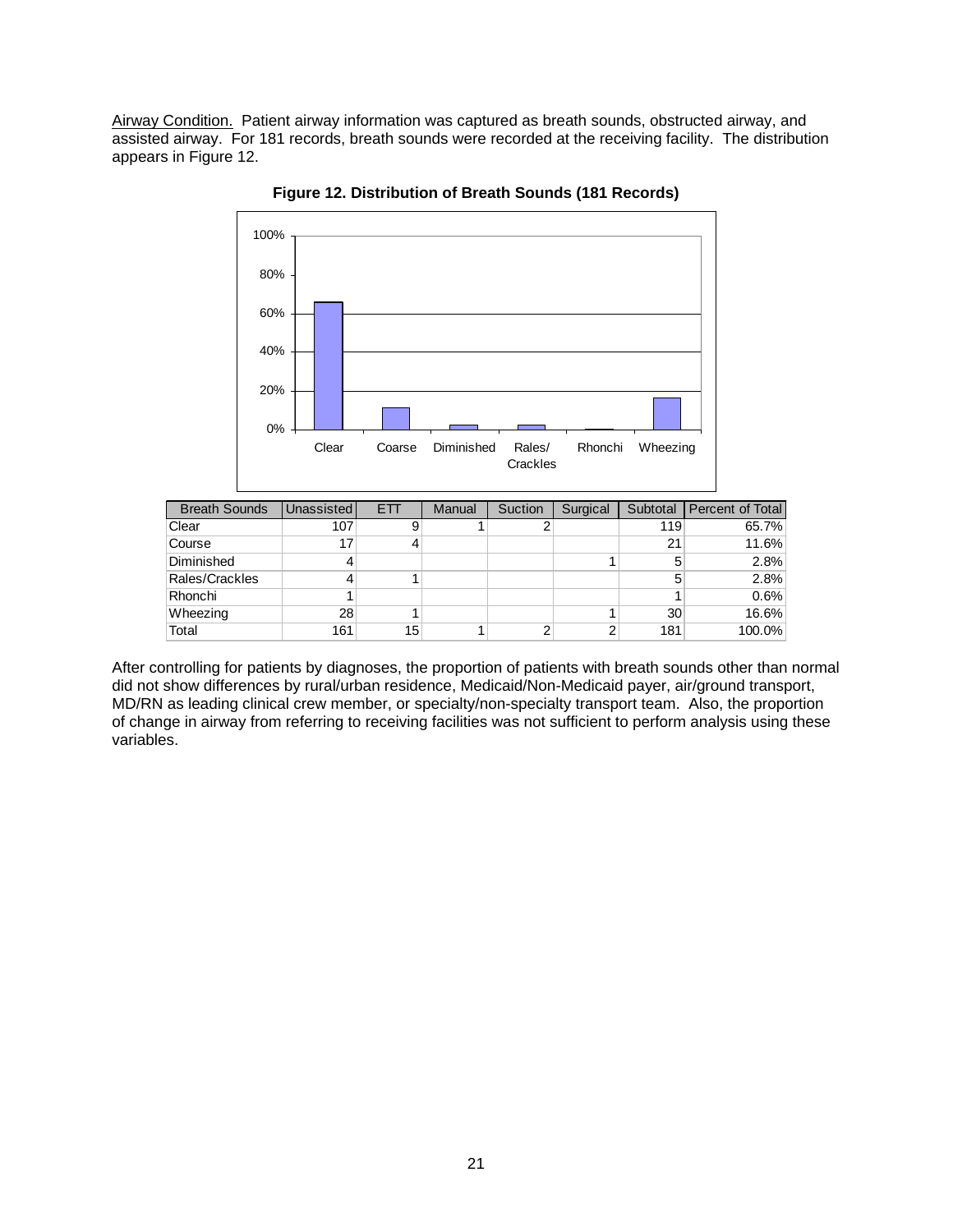There were 24 records indicating assisted airway during transfer. A higher proportion of assisted airway was found in air (25.0%) relative to ground transports (6.5%; Figure 13). Since all air transports used specialty teams, a higher proportion of assisted airway was also found for specialty team relative to nonspecialty team. However, this difference was not found when restricting records to ground-only transports.



**Figure 13. Assisted Airway by Air/Ground Transport** 

|                        | Air   |           | 95% CI |       | Ground |         | 95% CI |       |
|------------------------|-------|-----------|--------|-------|--------|---------|--------|-------|
|                        | Count | Percent   | Lower  | Jpper | Count  | Percent | Lower  | Jpper |
| <b>Assisted Airway</b> | 15    | $25.0\%$  | 15.1%  | 38.1% | 9      | 6.5%    | 3.2%   | 12.4% |
| No Assisted Airway     | 45    | 75.0%     | 61.9%  | 84.9% | 129    | 93.5%   | 87.6%  | 96.8% |
| <b>Totals</b>          | 60    | $100.0\%$ |        |       | 138    | 100.0%  |        |       |

Notes: Assisted airway included ETT, manual, suction, or surgical.

The 24 records of assisted airway were too small to evaluate statistically according to study variables. However, a quality review of these records found that 7 of these records (29.2%) exhibited issues relating to hemodynamic abnormality. Some examples included the following:

- 3 year old asthma patient: Referring facility intubated with cuffed ETT 5.0. Loss of airway upon arrival at receiving facility requiring reintubation with uncuffed 5.0 ETT. No gastric tube in child until arrival at receiving facility.
- 3 month-old acute respiratory failure patient: Patient received analgesic during transport. Upon arrival in PICU, child coughed, self-extubated. Breath sounds no longer audible. Patient reintubated.
- 12 month-old status epilepticus patient: Patient "coughed out" ETT 7 minutes after arrival in PICU, but did not require reintubation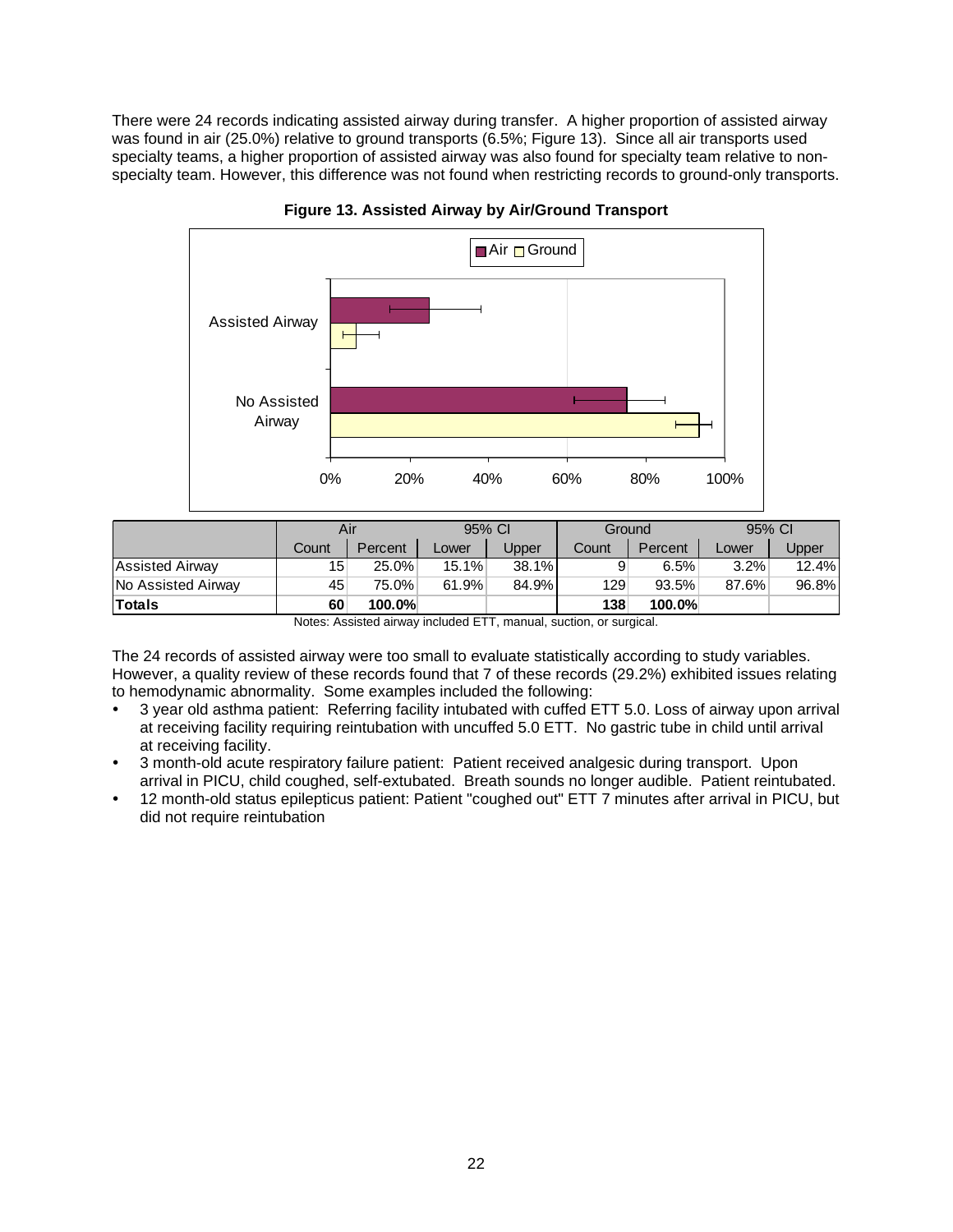# **Procedures and Medications**

**Procedures.** During transfer, documentation identified the most frequent medical procedures. Of these procedures, IV's in place (89.3%) and cardio-respiratory monitors (51.2%) ranked as the most frequent. For the 168 records with available documentation of procedures en route, Figure 14 shows the distribution of procedures.



**Figure 14. Distribution of Recorded Procedures (168 Records)**

| Procedures                  | <b>Number</b> | Percent |
|-----------------------------|---------------|---------|
| IV                          | 150           | 89.3%   |
| Cardio-Respiratory Monitor  | 86            | 51.2%   |
| NG tube                     | 23            | 13.7%   |
| Urinary Catheter            | 19            | 11.3%   |
| Backboard                   | 17            | 10.1%   |
| Cervical Immobilization     | 16            | 9.5%    |
| <b>Fluid Bolus</b>          | 8             | 4.8%    |
| <b>Warming Measures</b>     | 7             | 4.2%    |
| Splint                      | 5             | 3.0%    |
| <b>Transport Ventilator</b> | 3             | 1.8%    |
| <b>Blood</b>                | 2             | 1.2%    |
| Chest Tube                  | 1             | 0.6%    |
| <b>Arterial Line</b>        | 1             | 0.6%    |
| CPR                         | 1             | $0.6\%$ |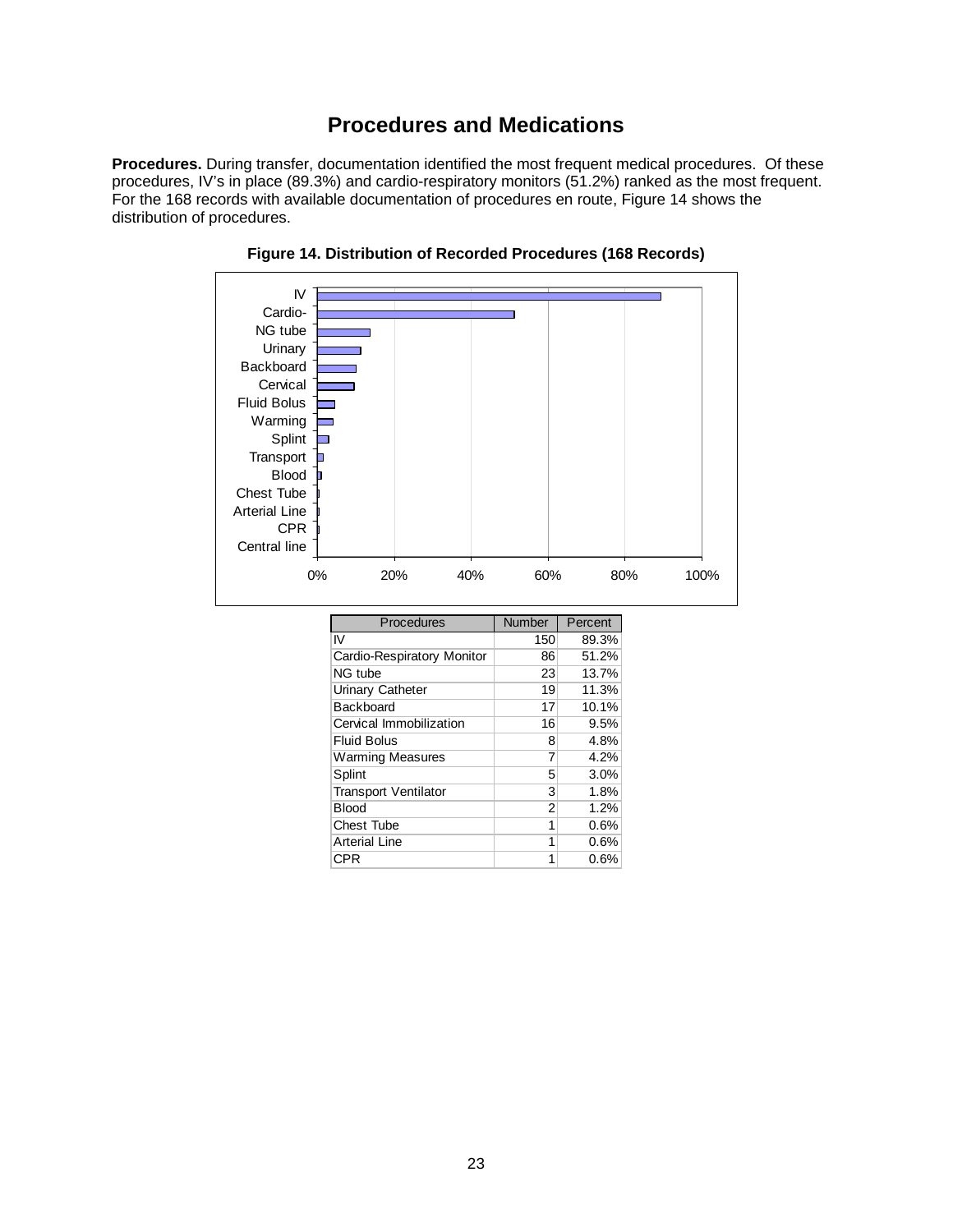Differences between Air and Ground Transport. Differences in study variables were found for several procedures. These included higher proportions for air transports relative to ground for patients with cardio-respiratory monitor (79.7% vs 35.8%), NG tube (27.1% vs 6.4%), and urinary catheter (22.0% vs 5.5%; Figure 15). It should be noted that air transports used flow sheets for documentation more frequently than ground transports, and as a result had more complete documentation.



**Figure 15. Procedures More Common in Air Relative to Ground Transport** 

|                         | Air             |         | 95% CI |              | Ground          |         | 95% CI |          |
|-------------------------|-----------------|---------|--------|--------------|-----------------|---------|--------|----------|
|                         | Count           | Percent | Lower  | <b>Jpper</b> | Count           | Percent | Lower  | Upper    |
| Cardio-Respiratory      | 47              | 79.7%   | 66.8%  | 88.6%        | 39 <sup>°</sup> | 35.8%   | 27.0%  | 45.6%    |
| <b>NG Tube</b>          | 16 <sup>1</sup> | 27.1%   | 16.7%  | 40.5%        |                 | 6.4%    | 2.8%   | $13.2\%$ |
| <b>Urinary Catheter</b> | 13              | 22.0%   | 12.7%  | 35.1%        | 6               | 5.5%    | 2.3%   | 12.1%    |
| <b>Totals</b>           | 59              | 128.8%  |        |              | 109             | 47.7%   |        |          |

Note: Not all records in the study contained available information for procedures performed en route.

No other notable differences in documented procedures were found associated with rural/urban residence, Medicaid/Non-Medicaid payer, injury/medical diagnosis, air/ground transport, MD/RN as leading clinical crew member.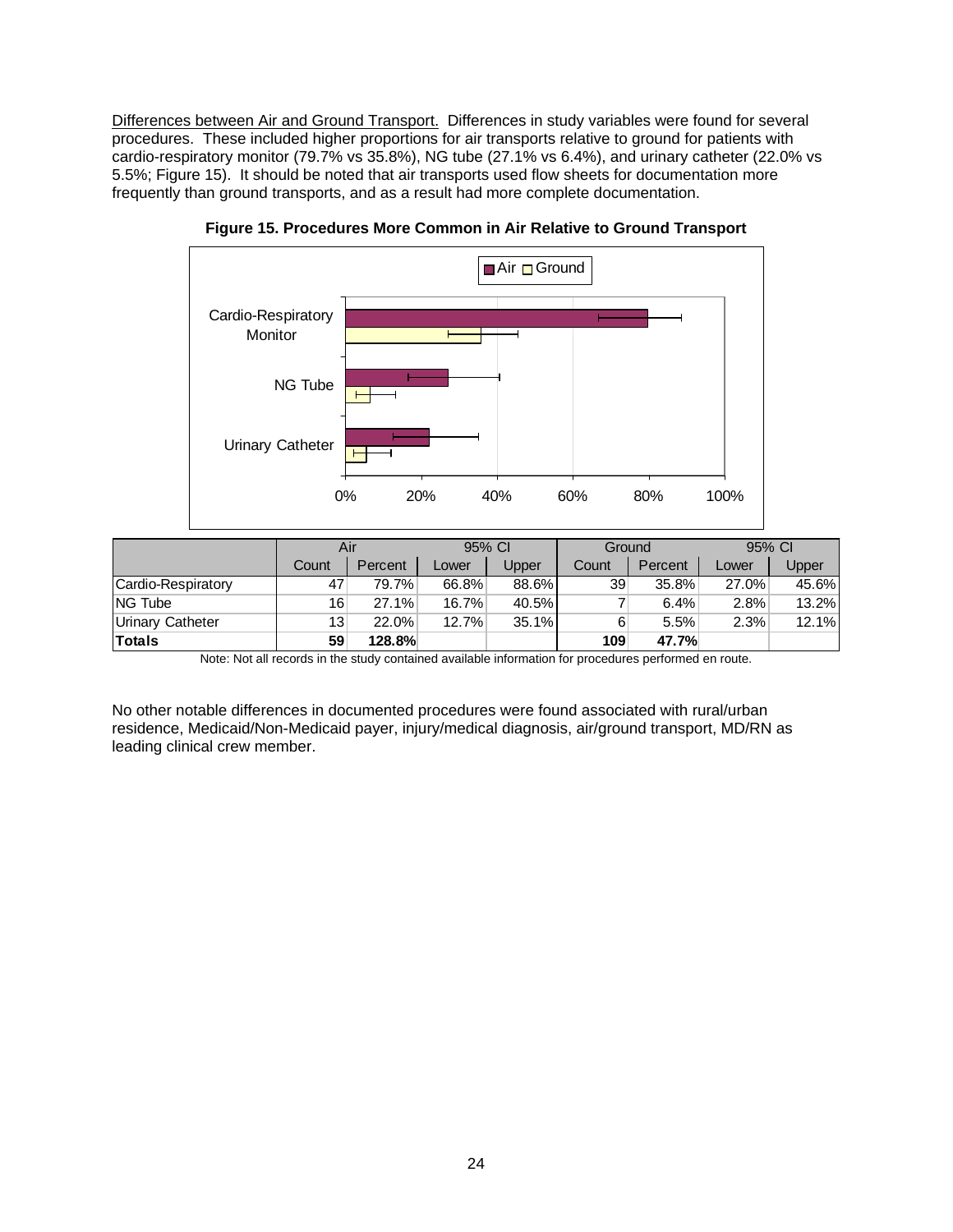**Medications.** Only a small proportion of records reported medication administration during transfer. For the 168 records with available documentation of medication administration en route, Figure 16 shows the distribution of medications.



**Figure 16. Distribution of Medication Administration (168 Records)** 

For medications, no differences were found associated with rural/urban residence, Medicaid/Non-Medicaid payer, injury/medical diagnosis, air/ground transport, MD/RN as leading clinical crew member, or specialty/non-specialty transport team.

Paralytic 3 1.8% Steroid 3 1.8%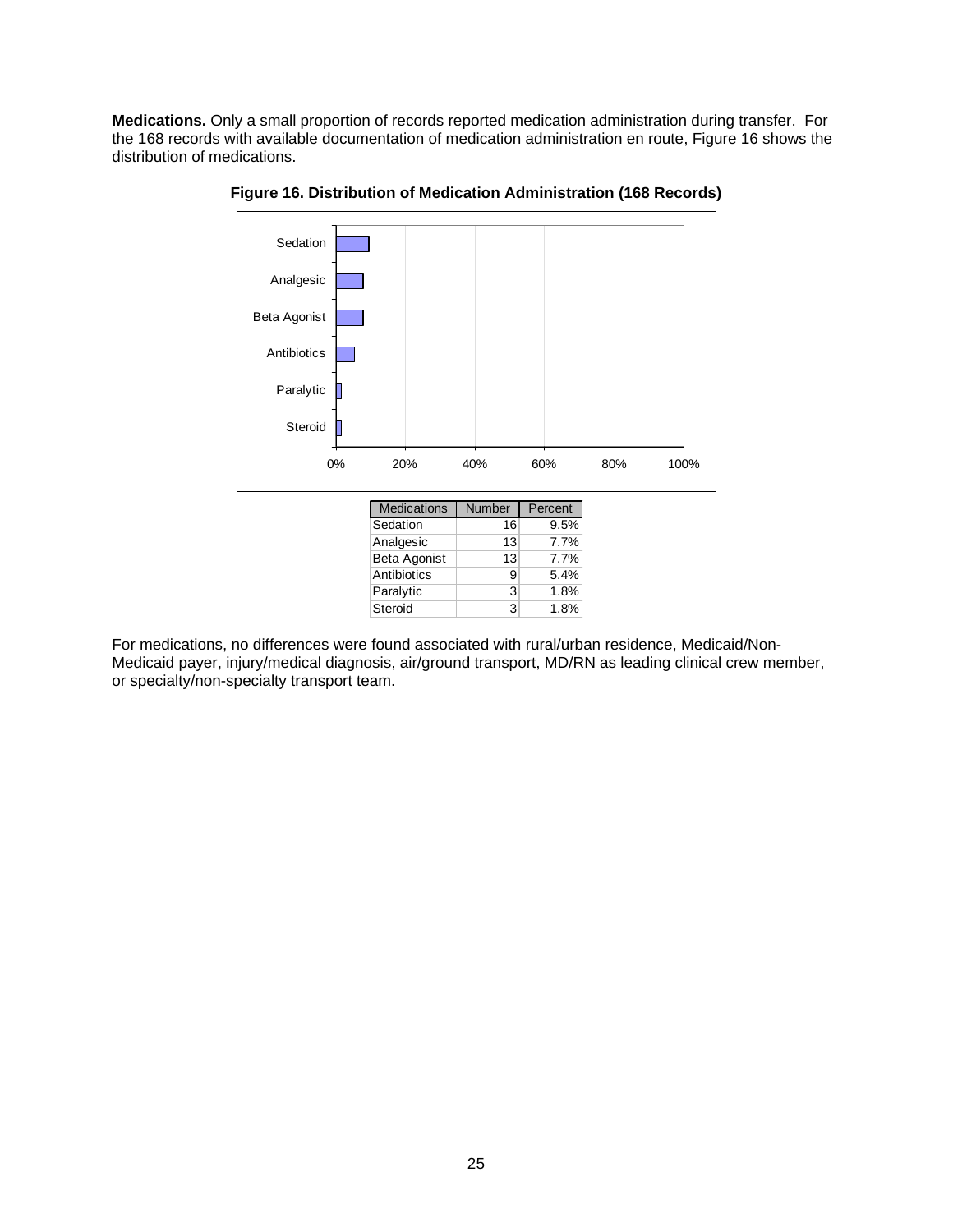### **Transfer Times**

**Transfer Times.** Time information was recorded at several points during the transfer process. Reported here are the total transfer time for the patient and the time to decide to transfer at the referring facility. In addition, records were evaluated to determine variables affecting transfers that exceeded two hours at the referring facility.

Total Time from Referring ED Admission to Arrival at Receiving Facility. Time of the referring hospital ED admission and time of arrival at the receiving facilities was available in 130 records. For these records, the mean time was 4 hours and 46 minutes (standard deviation 3 hours and 37 minutes) and the median was 3 hours and 40 minutes.

These values differed between medical and injury cases. For medical cases (91 records), the mean time was 5 hours and 28 minutes (standard deviation 4 hours and 1 minute) and the median was 4 hours and 30 minutes. For injury cases (39 records), the mean time was 3 hours and 7 minutes (standard deviation 1 hour and 27 minutes) and the median was 3 hours and 2 minutes.

Time to Decide to Transfer at the Referring ED. Of particular interest was the time to decide to transfer at the referring facility. Both the time of referring ED admission and the time that a decision was made to transfer were available in only 25 records (13% of all records). For these records, the mean time was 3 hours and 58 minutes (standard deviation 4 hours and 26 minutes) and the median was 2 hours and 24 minutes.

These values also differed between medical and injury cases. For medical cases (16 records), the mean time was 4 hours and 43 minutes (standard deviation 5 hours and 13 minutes) and the median was 2 hours and 40 minutes. For injury cases (9 records), the mean time was 2 hours and 39 minutes (standard deviation 2 hours and 10 minutes) and the median was 2 hours and 24 minutes.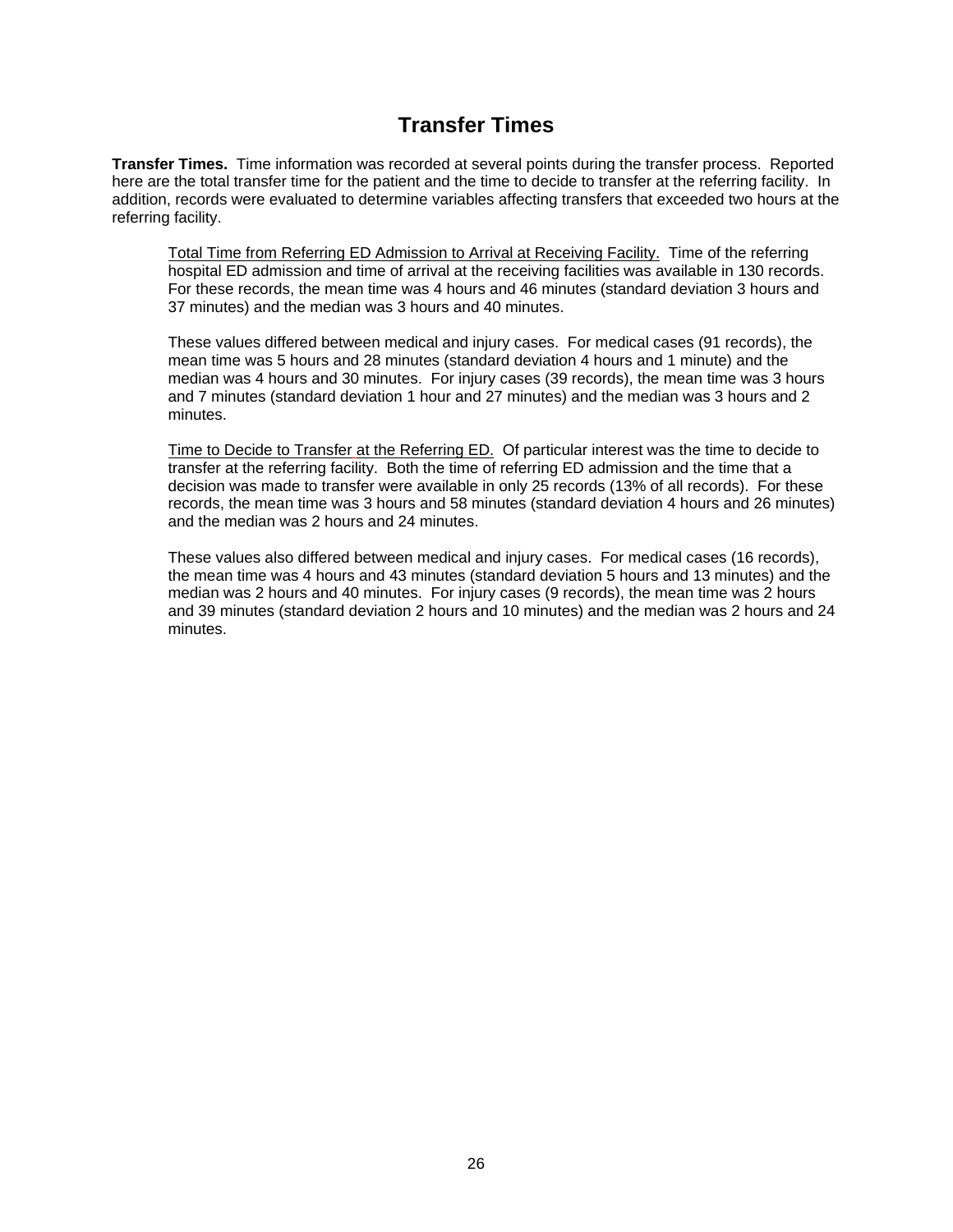A frequency of these times shows that time to decide to transfer takes place sooner for injury cases than for medical cases (Figure 17).



**Figure 17. Time to Decide to Transfer by Injury or Medical Diagnoses (25 records)** 

|                   | <b>Injury</b> |         |               | Medical |  |
|-------------------|---------------|---------|---------------|---------|--|
| Range             | Count         | Percent |               | Percent |  |
| 0 to 2 Hours      | 4             | 44%     |               | 44%     |  |
| >2 to 4 Hours     | 4             | 44%     | 3             | 19%     |  |
| >4 to 6 Hours     | ი             | $0\%$   | 2             | 13%     |  |
| >6 to 8 Hours     | 1             | 11%     | ∩             | $0\%$   |  |
| >8 to 10 Hours    | 0             | $0\%$   | 1             | 6%      |  |
| >10 to 12 Hours   | ∩             | $0\%$   | $\mathcal{P}$ | 13%     |  |
| $>12$ to 24 Hours | 0             | $0\%$   |               | 6%      |  |
|                   |               |         |               |         |  |
| Total             | 9             | 100%    | 16            | 100%    |  |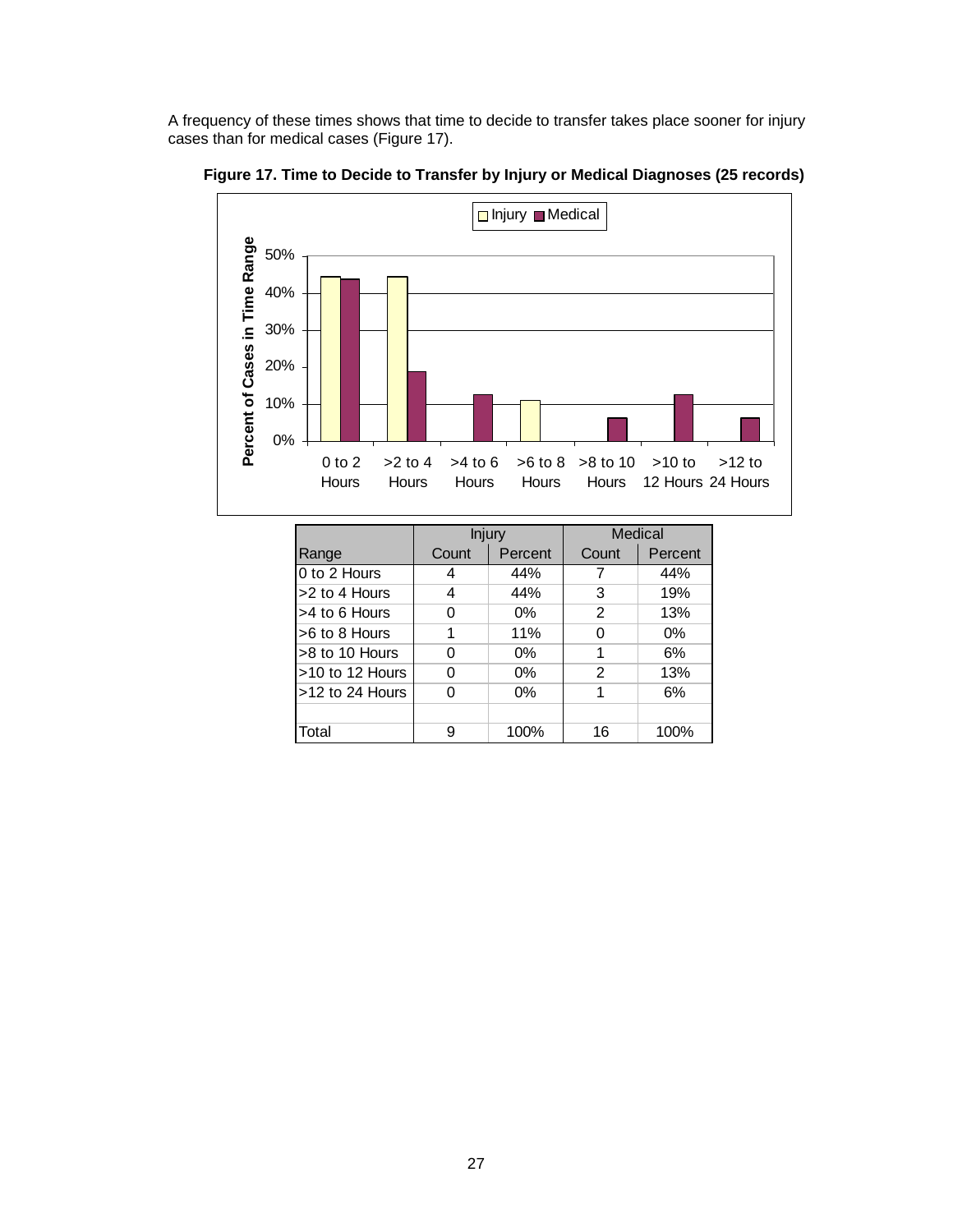### **Quality Review of Transfer Processes**

**Clinical Review of Transfer Times.** The literature identifies a length of stay of 2 hours or less as optimal for trauma care management. The 2-hour period also provided a useful benchmark of transfer turnaround time for several other variables in the study. As a result, clinical review identified cases that took more than 2 hours before leaving the referring facility.

The effects of several factors on this benchmark were analyzed using regression analysis. Of particular interest were the travel distance between referring and receiving facilities (travel miles), rural/urban residence, injury/medical diagnosis, air/ground transport, and specialty/non-specialty team. While controlling for all of the other variables, the following was found (detailed in Table 2):

- Rural relative to urban had no effect
- Distance between facilities had no effect
- Injury cases were 2.4 times as likely to leave within two hours as medical cases
- Non-Specialty Team cases were 2.4 times as likely to leave within two hours as those with specialty teams
- Air transport cases were 5.2 times as likely to leave within two hours as ground transport

#### **Table 2. Results of Regression Analysis for Times of More Than Two Hours at the Referring Facility**

|                                             | Significance | Odds       | 95% CI for OR |       |
|---------------------------------------------|--------------|------------|---------------|-------|
| <b>Regression Model Variable</b>            | (p value)    | Ratio (OR) | Lower         | Upper |
| Rural relative to Urban Residence           | 0.518        | 1.33       | 0.56          | 3.18  |
| Injury relative to Medical Diagnosis        | 0.018        | 0.42       | 0.21          | 0.86  |
| Air relative to Ground Transport            | 0.000        | 0.19       | 0.08          | 0.47  |
| Specialty relative to Non-Specialty Team    | 0.035        | 2.43       | 1.06          | 5.57  |
| Distance between Facilities in Travel Miles | 0.088        | 1.01       | 1.00          | 1.02  |

**Quality Indicators of the Transfer Process.** In addition to time measures, several indicators of the transfer process were reviewed. These included hemodynamic stability at the time of transfer, appropriate preparation of the transport team, and hemodynamic stability at the time of arrival at the receiving facility.

Hemodynamic Stability at Time of Transfer. Records were reviewed for whether the child was hemodynamically normal (stable) at the time of transfer. This was based upon the child's age and weight and expected normal values for vital signs, skin signs, and level of consciousness.

- o Using documentation found in the medical record as well as medical/nursing knowledge and experience, a review was made for potential reasons why the child was not hemodynamically normal (stable) according to the following criteria:
	- Inappropriate fluid resuscitation if the child had evidence of hypoperfusion (delayed capillary refill, tachycardia, hypotension) and was not given a fluid bolus, or if a fluid bolus was given of < 20ml/kg at referring hospital
	- Drop in temperature of  $>1$  degree C occurs with a resultant temperature of  $<$  36.2 degrees C
	- Inappropriate vascular access if the child did not have at least one patent IV line prior to transport
	- Inappropriate oxygenation if the child did not have the appropriate oxygen delivery device during time at referring hospital, e.g. required intubation upon arrival of transport team
	- Inappropriate airway if the airway was not patent, if manual bag-valve-mask ventilation was prolonged without tracheal intubation, or if the child was intubated without subsequent placement of a naso/orogastric tube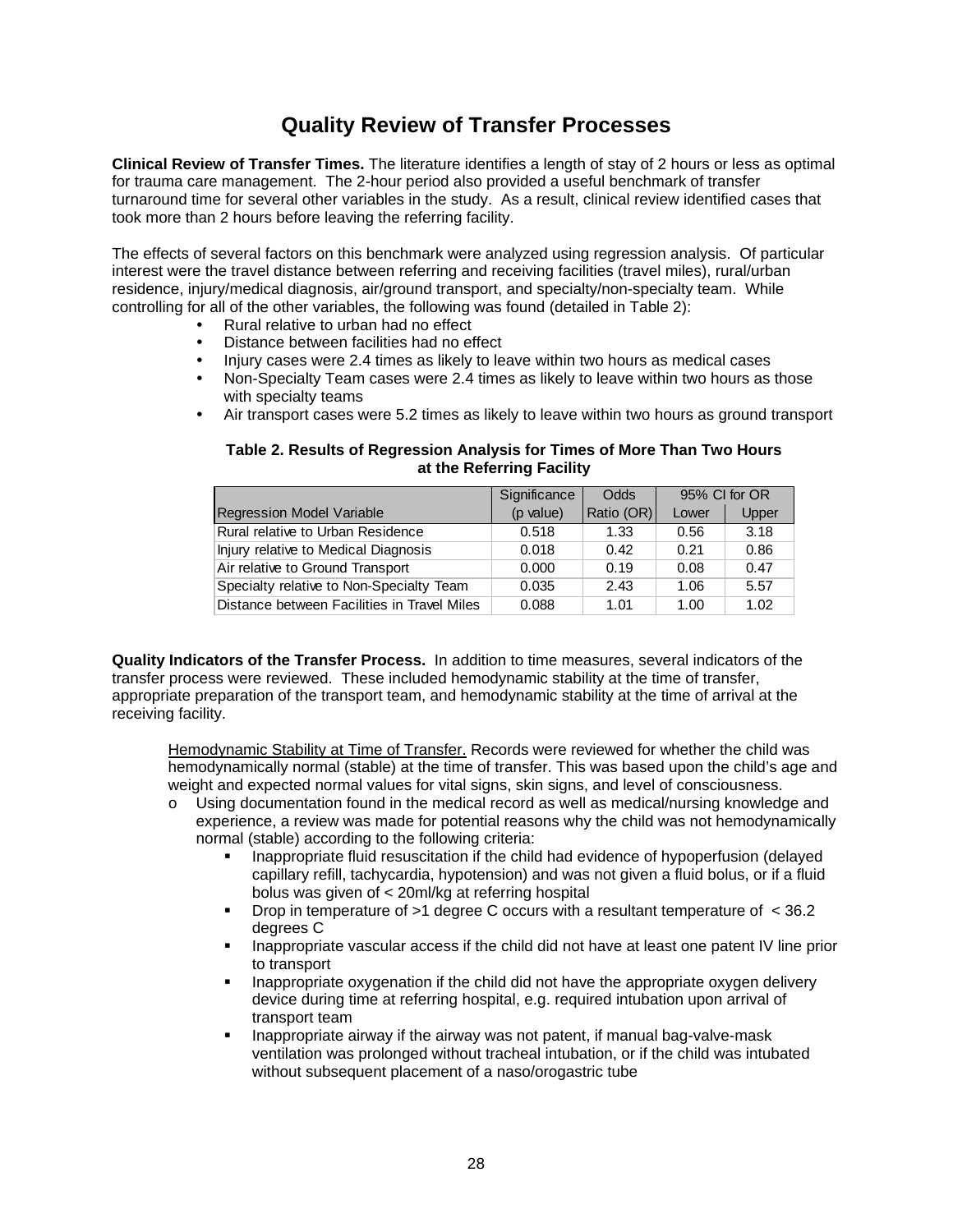Study Results Regarding Hemodynamic Stability at the Time of Transfer. Hemodynamic stability at the time of transfer was found to be high overall (Table 3). In addition, no differences were found by rural/urban residence, Medicaid/Non-Medicaid payer, injury/medical diagnosis, air/ground transport, MD/RN as leading clinical crew member, or specialty/non-specialty transport team.

|                                                             | Compliant |        |
|-------------------------------------------------------------|-----------|--------|
| <b>Quality Indicator</b>                                    | #         | %      |
| Was the patient hemodynamically stable at time of transfer? | 168       | 84.8%  |
| Appropriate fluid resuscitation                             | 191       | 96.5%  |
| Temperature to >=36.2 degrees (at time of transfer)         | 194       | 98.0%  |
| Vascular access present                                     | 197       | 99.5%  |
| Appropriate oxygen delivery (oxygenation) device present    | 198       | 100.0% |
| Appropriate airway (includes gastric decompression)         | 192       | 97.0%  |

|  |  | Table 3. Quality Indicators Regarding Hemodynamic Stability at Time of Transfer |
|--|--|---------------------------------------------------------------------------------|
|  |  |                                                                                 |

Appropriate Preparation of Transport Team. Records were reviewed for whether the transport team was appropriately prepared. Appropriate preparation included equipment appropriate for the specific size and weight patient. It also included consideration of the patient's acuity with respect to personnel accompanying the patient.

- $\circ$  Using documentation found in the medical record and transport record/EMS run sheet, as well as medical/nursing knowledge and experience, a review was made for reasons why the transport team may not have been appropriately prepared, based on the following criteria:
	- Check for inappropriate equipment/immobilization if the child was not placed on a cardiac monitor, pulse oximetry, backboard, splint, or other device when indicated.
	- Check for inappropriate personnel if the transport crew is not trained at the skill level necessary to care for the child, e.g. crew is two EMT-Ps unable to insert a chest tube when indicated, or two EMT-Bs unable to administer medications required.
	- Check for untreated ominous clinical signs or symptoms in transport if the child developed bradycardia, apnea, respiratory distress, loss of consciousness, seizure activity, or other ominous signs without appropriate treatment by the transport crew
	- Check for loss of vascular access if one or more IV sites become dislodged or infiltrated during transport
	- Check for loss of airway if the child becomes apneic after beginning transport or if the intubated child has dislodgement of the once correctly placed ETT. This may occur in transport or immediately upon arrival at the receiving hospital during transfer from stretcher.

Study Results Regarding Appropriate Preparation of Transport Team. For indicators of appropriateness of transport team preparation, compliance was found to be high overall (Table 4). In addition, no differences were found by rural/urban residence, Medicaid/Non-Medicaid payer, injury/medical diagnosis, air/ground transport, MD/RN as leading clinical crew member, or specialty/non-specialty transport team.